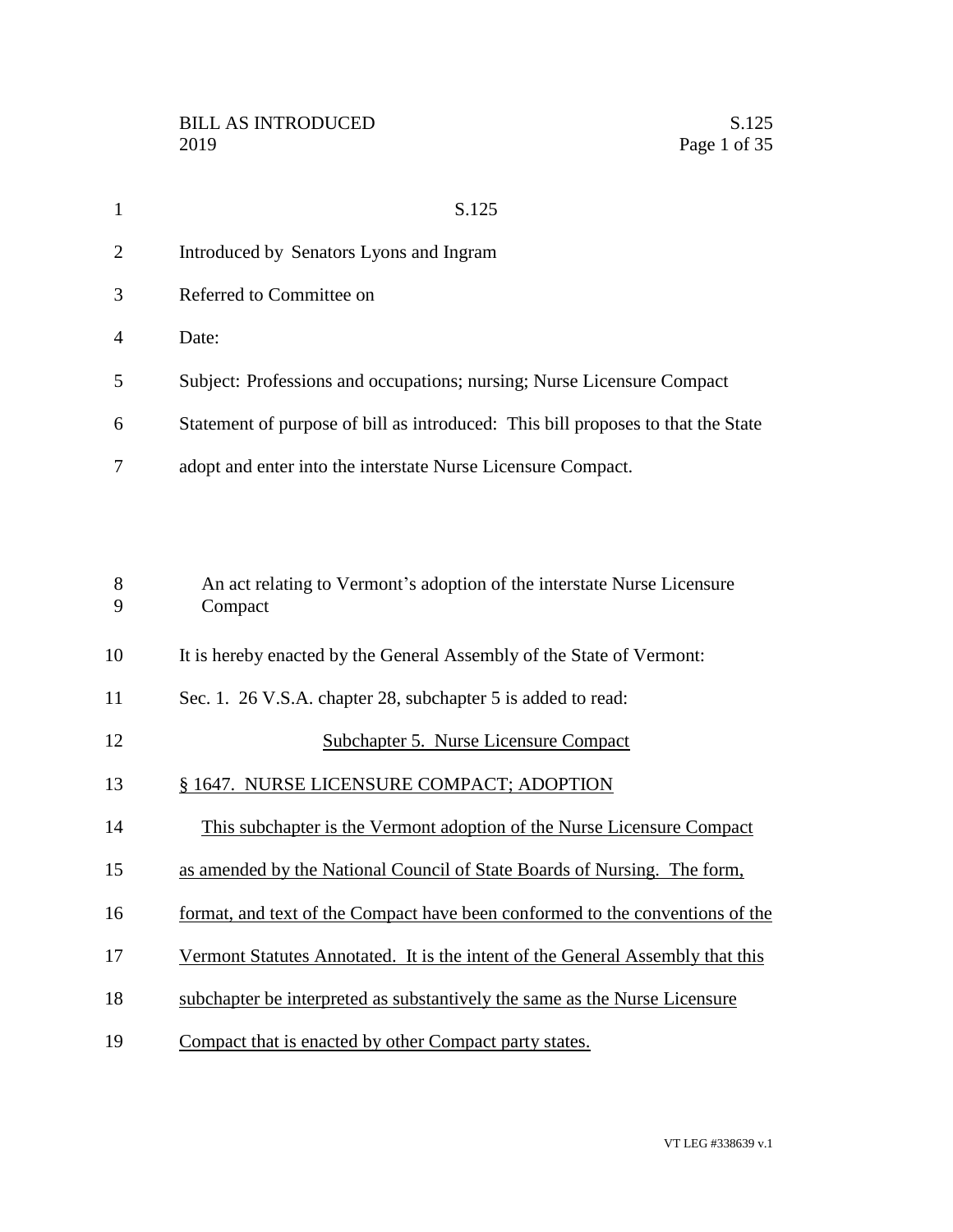| $\mathbf{1}$   | § 1647a. FINDINGS AND DECLARATION OF PURPOSE                                     |
|----------------|----------------------------------------------------------------------------------|
| $\overline{2}$ | (a) The party states find that:                                                  |
| 3              | The health and safety of the public are affected by the degree of<br>(1)         |
| $\overline{4}$ | compliance with and the effectiveness of enforcement activities related to state |
| 5              | nurse licensure laws.                                                            |
| 6              | (2) Violations of nurse licensure and other laws regulating the practice         |
| 7              | of nursing may result in injury or harm to the public.                           |
| 8              | (3) The expanded mobility of nurses and the use of advanced                      |
| 9              | communication technologies as part of our nation's health care delivery system   |
| 10             | require greater coordination and cooperation among states in the areas of nurse  |
| 11             | licensure and regulation.                                                        |
| 12             | (4) New practice modalities and technology make compliance with                  |
| 13             | individual state nurse licensure laws difficult and complex.                     |
| 14             | (5) The current system of duplicative licensure for nurses practicing in         |
| 15             | multiple states is cumbersome and redundant for both nurses and states.          |
| 16             | (6) Uniformity of nurse licensure requirements throughout the states             |
| 17             | promotes public safety and public health benefits.                               |
| 18             | The general purposes of this Compact are to:<br>(b)                              |
| 19             | (1) Facilitate the states' responsibility to protect the public's health and     |
| 20             | safety.                                                                          |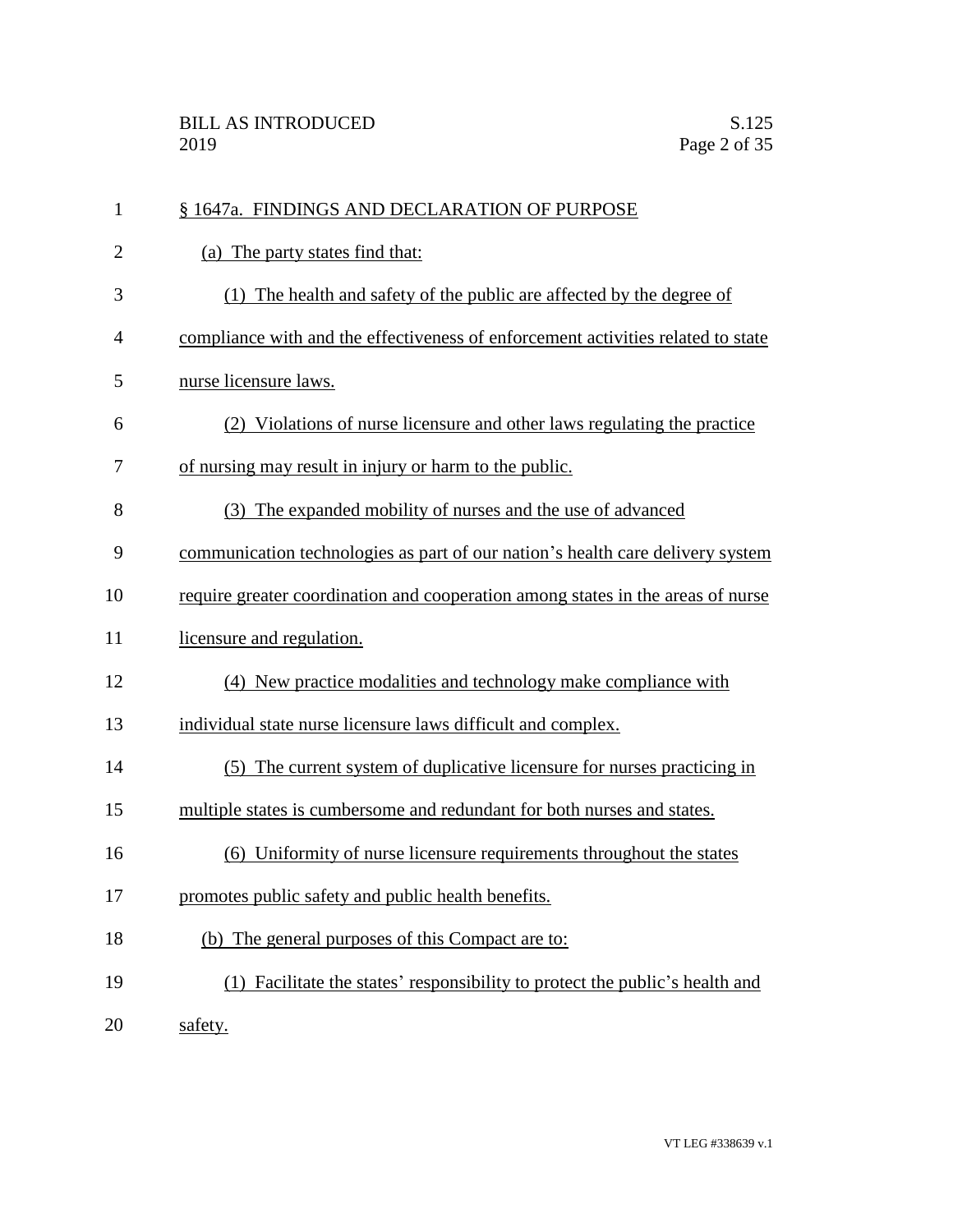## BILL AS INTRODUCED<br>2019 Page 3 of 35

| $\mathbf{1}$   | (2) Ensure and encourage the cooperation of party states in the areas of            |
|----------------|-------------------------------------------------------------------------------------|
| $\overline{2}$ | nurse licensure and regulation.                                                     |
| 3              | (3) Facilitate the exchange of information between party states in the              |
| 4              | areas of nurse regulation, investigation, and adverse actions.                      |
| 5              | (4) Promote compliance with the laws governing the practice of nursing              |
| 6              | in each jurisdiction.                                                               |
| 7              | (5) Invest all party states with the authority to hold a nurse accountable          |
| 8              | for meeting all state practice laws in the state in which the patient is located at |
| 9              | the time care is rendered through the mutual recognition of party state licenses.   |
| 10             | (6) Decrease redundancies in the consideration and issuance of nurse                |
| 11             | licenses.                                                                           |
| 12             | (7) Provide opportunities for interstate practice by nurses who meet                |
| 13             | uniform licensure requirements.                                                     |
| 14             | § 1647b. DEFINITIONS                                                                |
| 15             | As used in this subchapter:                                                         |
| 16             | (1) "Adverse action" means any administrative, civil, equitable, or                 |
| 17             | criminal action permitted by a state's laws that is imposed by a licensing board    |
| 18             | or other authority against a nurse, including actions against an individual's       |
| 19             | license or multistate licensure privilege, such as revocation, suspension,          |
| 20             | probation, monitoring of the licensee, limitation on the licensee's practice, or    |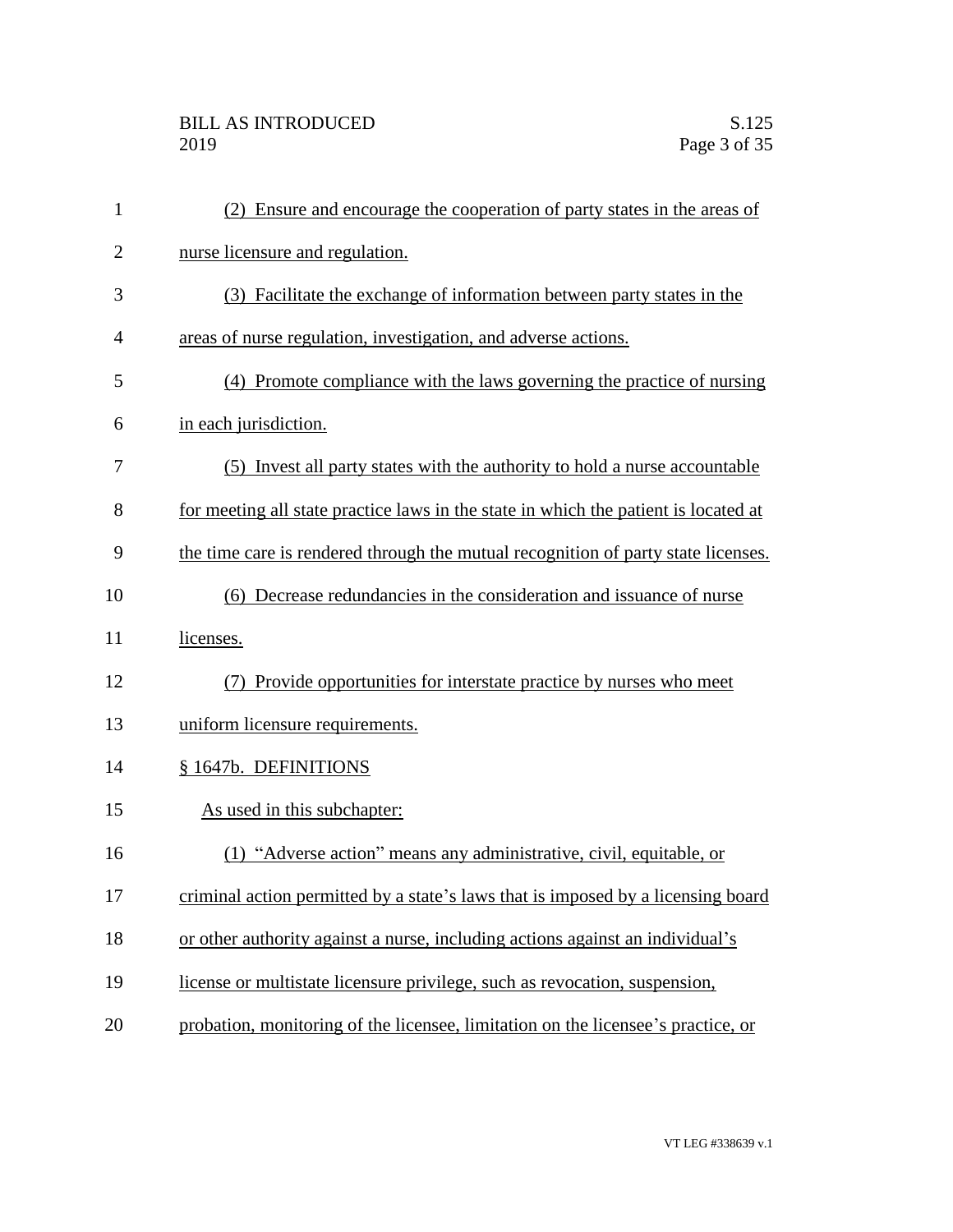| $\mathbf{1}$   | any other encumbrance on licensure affecting a nurse's authorization to            |
|----------------|------------------------------------------------------------------------------------|
| $\overline{2}$ | practice, including issuance of a cease and desist action.                         |
| 3              | (2) "Alternative program" means a nondisciplinary monitoring program               |
| $\overline{4}$ | approved by a licensing board.                                                     |
| 5              | (3) "Commission" means the Interstate Commission of Nurse Licensure                |
| 6              | Compact Administrators.                                                            |
| 7              | (4) "Coordinated licensure information system" means an integrated                 |
| 8              | process for collecting, storing, and sharing information on nurse licensure and    |
| 9              | enforcement activities related to nurse licensure laws that is administered by a   |
| 10             | nonprofit organization composed of and controlled by licensing boards.             |
| 11             | (5) "Current significant investigative information" means:                         |
| 12             | (A) investigative information that a licensing board, after a                      |
| 13             | preliminary inquiry that includes notification and an opportunity for the nurse    |
| 14             | to respond, if required by state law, has reason to believe is not groundless and, |
| 15             | if proved true, would indicate more than a minor infraction; or                    |
| 16             | (B) investigative information that indicates that the nurse represents             |
| 17             | an immediate threat to public health and safety regardless of whether the nurse    |
| 18             | has been notified and had an opportunity to respond.                               |
| 19             | (6) "Encumbrance" means a revocation or suspension of, or any                      |
| 20             | limitation on, the full and unrestricted practice of nursing imposed by a          |
| 21             | licensing board.                                                                   |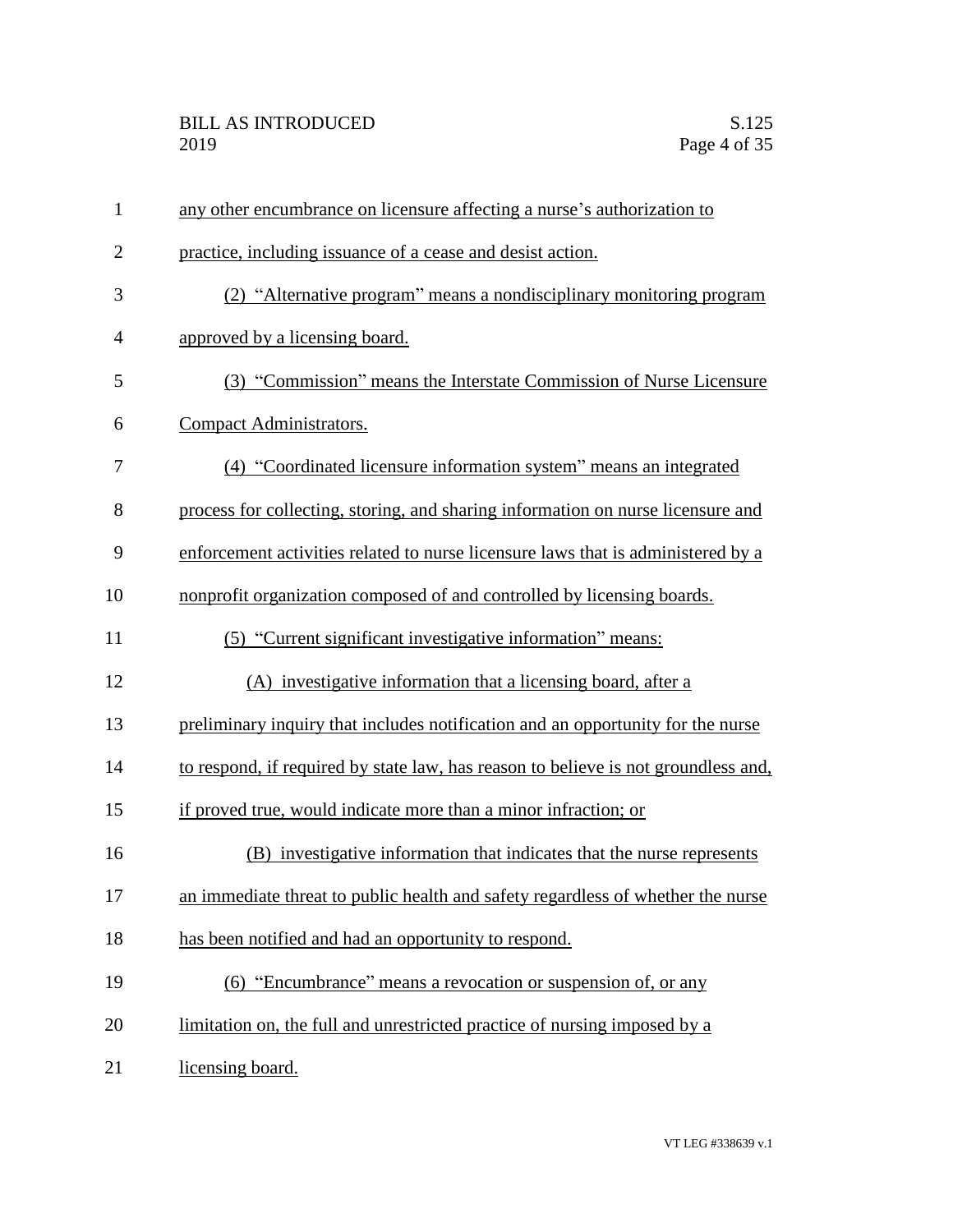| $\mathbf{1}$   | (7) "Home state" means the party state that is the nurse's primary state          |
|----------------|-----------------------------------------------------------------------------------|
| $\overline{2}$ | of residence.                                                                     |
| 3              | (8) "Licensing board" means a party state's regulatory body responsible           |
| $\overline{4}$ | for issuing nurse licenses.                                                       |
| 5              | (9) "Multistate license" means a license to practice as a registered nurse        |
| 6              | (RN) or a licensed practical or vocational nurse (LPN/VN) issued by a home        |
| 7              | state licensing board that authorizes the licensed nurse to practice in all party |
| 8              | states under a multistate licensure privilege.                                    |
| 9              | (10) "Multistate licensure privilege" means a legal authorization                 |
| 10             | associated with a multistate license permitting the practice of nursing as either |
| 11             | an RN or LPN/VN in a remote state.                                                |
| 12             | (11) "Nurse" means RN or LPN/VN, as those terms are defined by each               |
| 13             | party state's practice laws.                                                      |
| 14             | (12) "Party state" means any state that has adopted this Compact.                 |
| 15             | (13) "Remote state" means a party state other than the home state.                |
| 16             | (14) "Single-state license" means a nurse license issued by a party state         |
| 17             | that authorizes practice only within the issuing state and does not include a     |
| 18             | multistate licensure privilege to practice in any other party state.              |
| 19             | (15) "State" means a state, territory, or possession of the United States         |
| 20             | and the District of Columbia.                                                     |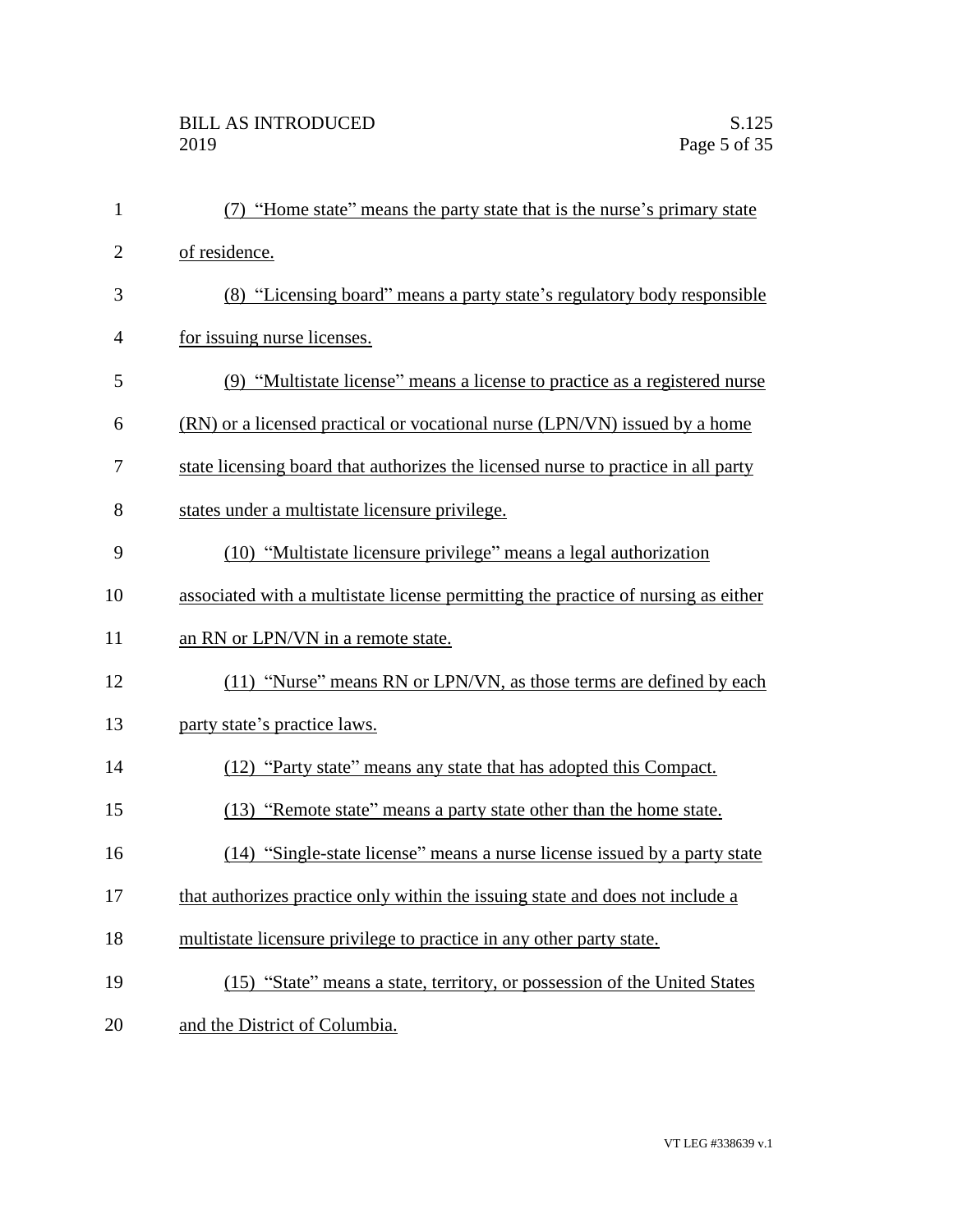| $\mathbf{1}$ | (16) "State practice laws" means a party state's laws, rules, and                 |
|--------------|-----------------------------------------------------------------------------------|
| $\mathbf{2}$ | regulations that govern the practice of nursing, define the scope of nursing      |
| 3            | practice, and create the methods and grounds for imposing discipline. "State      |
| 4            | practice laws" do not include requirements necessary to obtain and retain a       |
| 5            | license, except for qualifications or requirements of the home state.             |
| 6            | § 1647c. GENERAL PROVISIONS AND JURISDICTION                                      |
| 7            | (a) A multistate license to practice registered or licensed practical or          |
| 8            | vocational nursing issued by a home state to a resident in that state will be     |
| 9            | recognized by each party state as authorizing a nurse to practice as an RN or     |
| 10           | LPN/VN, under a multistate licensure privilege, in each party state.              |
| 11           | (b) A state must implement procedures for considering the criminal history        |
| 12           | records of applicants for initial multistate license or licensure by endorsement. |
| 13           | Such procedures shall include the submission of fingerprints or other             |
| 14           | biometric-based information by applicants for the purpose of obtaining an         |
| 15           | applicant's criminal history record information from the Federal Bureau of        |
| 16           | Investigation and the agency responsible for retaining that state's criminal      |
| 17           | records.                                                                          |
| 18           | (c) Each party state shall require the following for an applicant to obtain or    |
| 19           | retain a multistate license in the home state:                                    |
| 20           | (1) meets the home state's qualifications for licensure or renewal of             |
| 21           | licensure, as well as all other applicable state laws;                            |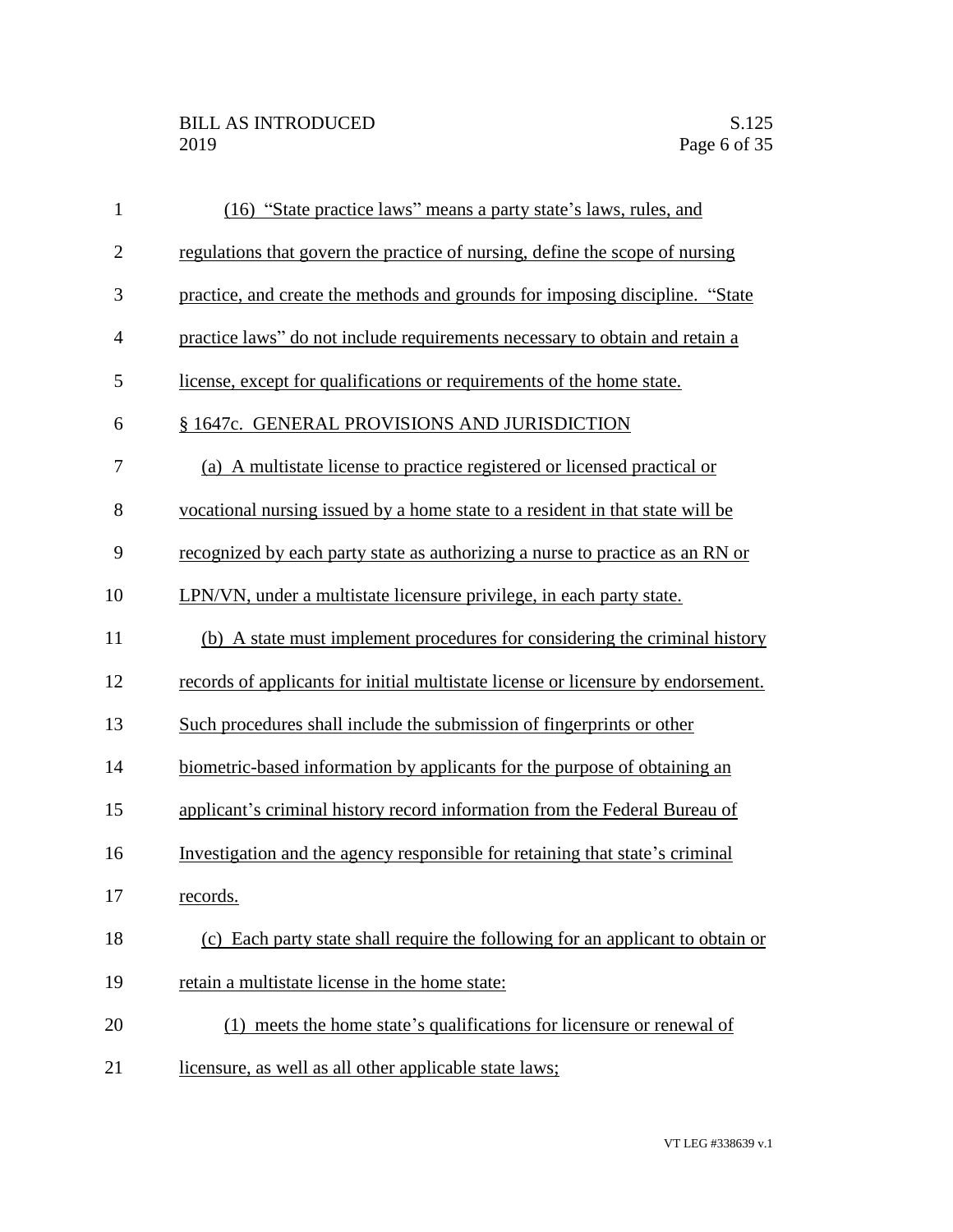| $\mathbf{1}$   | $(2)(A)$ has graduated or is eligible to graduate from a licensing board-     |
|----------------|-------------------------------------------------------------------------------|
| $\mathbf{2}$   | approved RN or LPN/VN pre-licensure education program; or                     |
| 3              | (B) has graduated from a foreign RN or LPN/VN pre-licensure                   |
| $\overline{4}$ | education program that has been:                                              |
| 5              | (i) approved by the authorized accrediting body in the applicable             |
| 6              | country; and                                                                  |
| 7              | (ii) verified by an independent credentials review agency to be               |
| 8              | comparable to a licensing board-approved pre-licensure education program;     |
| 9              | (3) has, if a graduate of a foreign pre-licensure education program not       |
| 10             | taught in English or if English is not the individual's native language,      |
| 11             | successfully passed an English proficiency examination that includes the      |
| 12             | components of reading, speaking, writing, and listening;                      |
| 13             | (4) has successfully passed an NCLEX-RN or NCLEX-PN Examination               |
| 14             | or recognized predecessor, as applicable;                                     |
| 15             | (5) is eligible for or holds an active, unencumbered license;                 |
| 16             | (6) has submitted, in connection with an application for initial licensure    |
| 17             | or licensure by endorsement, fingerprints or other biometric data for the     |
| 18             | purpose of obtaining criminal history record information from the Federal     |
| 19             | Bureau of Investigation and the agency responsible for retaining that state's |
| 20             | criminal records;                                                             |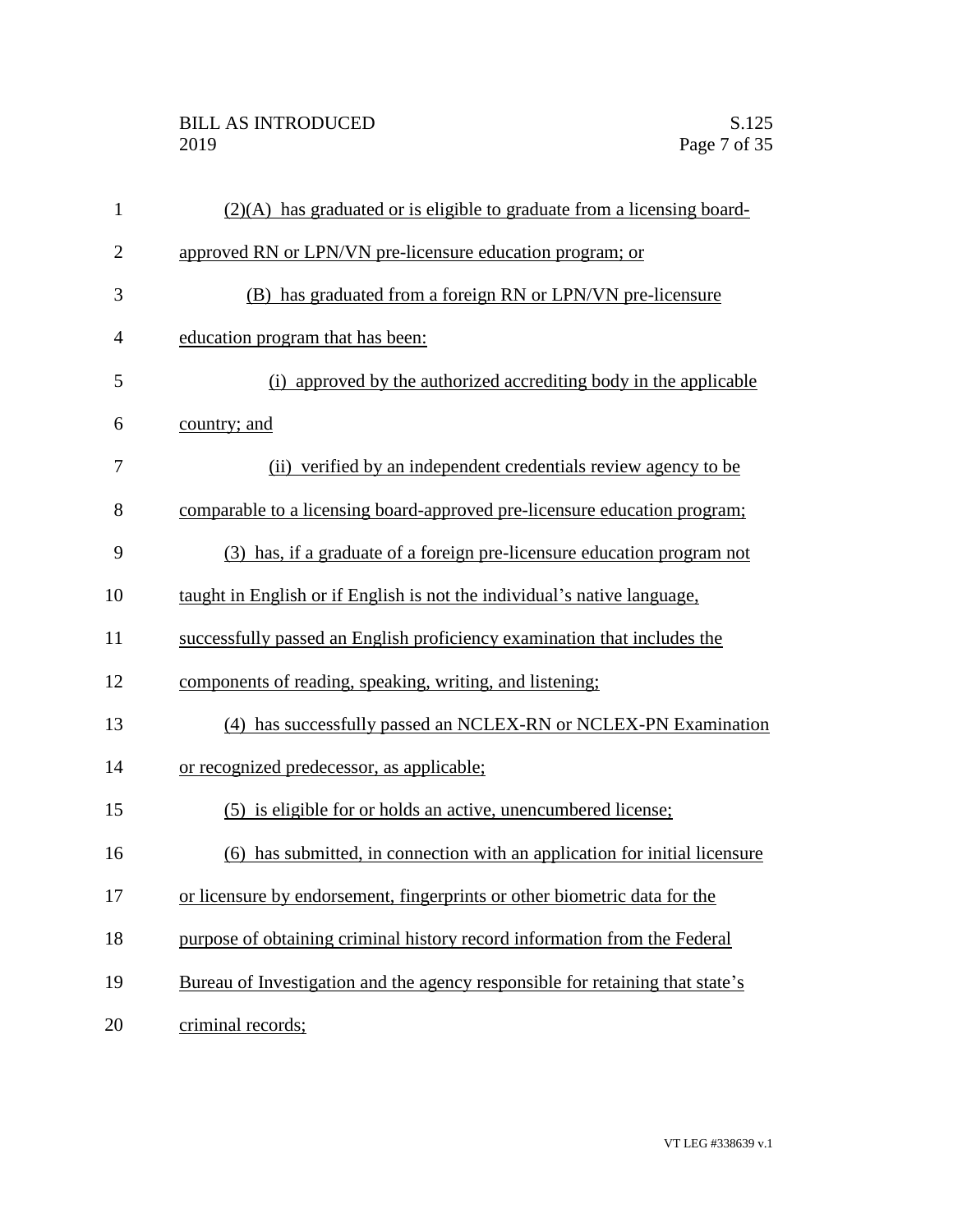## BILL AS INTRODUCED<br>2019 Page 8 of 35

| $\mathbf{1}$   | has not been convicted or found guilty, or has entered into an agreed               |
|----------------|-------------------------------------------------------------------------------------|
| $\overline{2}$ | disposition, of a felony offense under applicable state or federal criminal law;    |
| 3              | (8) has not been convicted or found guilty, or has entered into an agreed           |
| $\overline{4}$ | disposition, of a misdemeanor offense related to the practice of nursing as         |
| 5              | determined on a case-by-case basis;                                                 |
| 6              | (9) is not currently enrolled in an alternative program;                            |
| 7              | (10) is subject to self-disclosure requirements regarding current                   |
| 8              | participation in an alternative program; and                                        |
| 9              | (11) has a valid U.S. Social Security number.                                       |
| 10             | (d) All party states shall be authorized, in accordance with existing state         |
| 11             | due process law, to take adverse action against a nurse's multistate licensure      |
| 12             | privilege, such as revocation, suspension, probation, or any other action that      |
| 13             | affects a nurse's authorization to practice under a multistate licensure privilege, |
| 14             | including cease and desist actions. If a party state takes such action, it shall    |
| 15             | promptly notify the administrator of the coordinated licensure information          |
| 16             | system. The administrator of the coordinated licensure information system           |
| 17             | shall promptly notify the home state of any such actions by remote states.          |
| 18             | (e) A nurse practicing in a party state must comply with the state practice         |
| 19             | laws of the state in which the client is located at the time service is provided.   |
| 20             | The practice of nursing is not limited to patient care, but shall include all       |
| 21             | nursing practice as defined by the state practice laws of the party state in which  |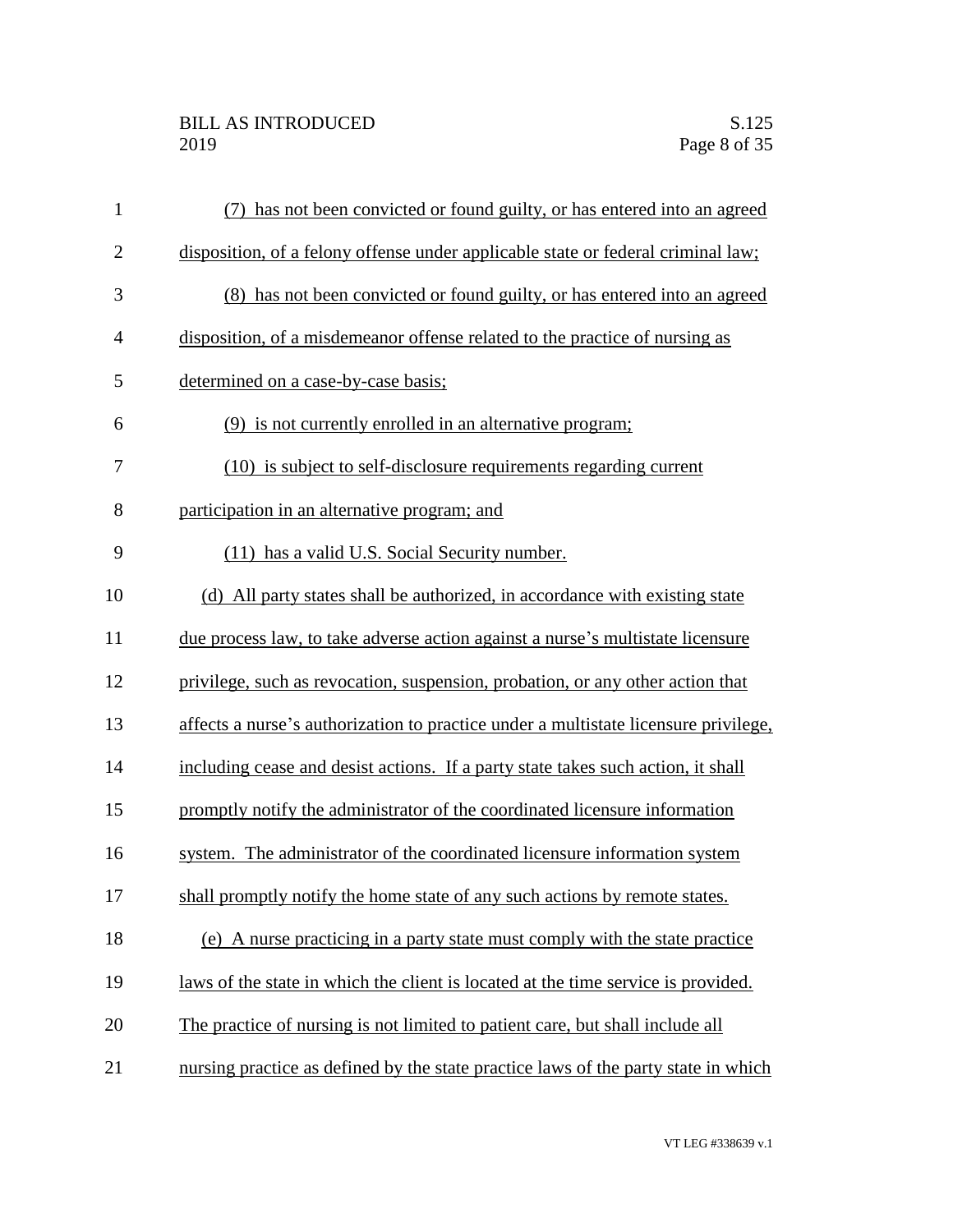| $\mathbf{1}$   | the client is located. The practice of nursing in a party state under a multistate |
|----------------|------------------------------------------------------------------------------------|
| $\overline{2}$ | licensure privilege will subject a nurse to the jurisdiction of the licensing      |
| 3              | board, the courts, and the laws of the party state in which the client is located  |
| $\overline{4}$ | at the time service is provided.                                                   |
| 5              | (f) Individuals not residing in a party state shall continue to be able to apply   |
| 6              | for a party state's single-state license as provided under the laws of each party  |
| 7              | state. However, the single-state license granted to these individuals will not be  |
| 8              | recognized as granting the privilege to practice nursing in any other party state. |
| 9              | Nothing in this Compact shall affect the requirements established by a party       |
| 10             | state for the issuance of a single-state license.                                  |
| 11             | (g) Any nurse holding a home state multistate license on the effective date        |
| 12             | of this Compact may retain and renew the multistate license issued by the          |
| 13             | nurse's then-current home state, provided that:                                    |
| 14             | (1) A nurse who changes primary state of residence after this Compact's            |
| 15             | effective date must meet all applicable requirements of subsection (c) of this     |
| 16             | section to obtain a multistate license from a new home state.                      |
| 17             | (2) A nurse who fails to satisfy the multistate licensure requirements in          |
| 18             | subsection (c) of this section due to a disqualifying event occurring after this   |
| 19             | Compact's effective date shall be ineligible to retain or renew a multistate       |
| 20             | license, and the nurse's multistate license shall be revoked or deactivated in     |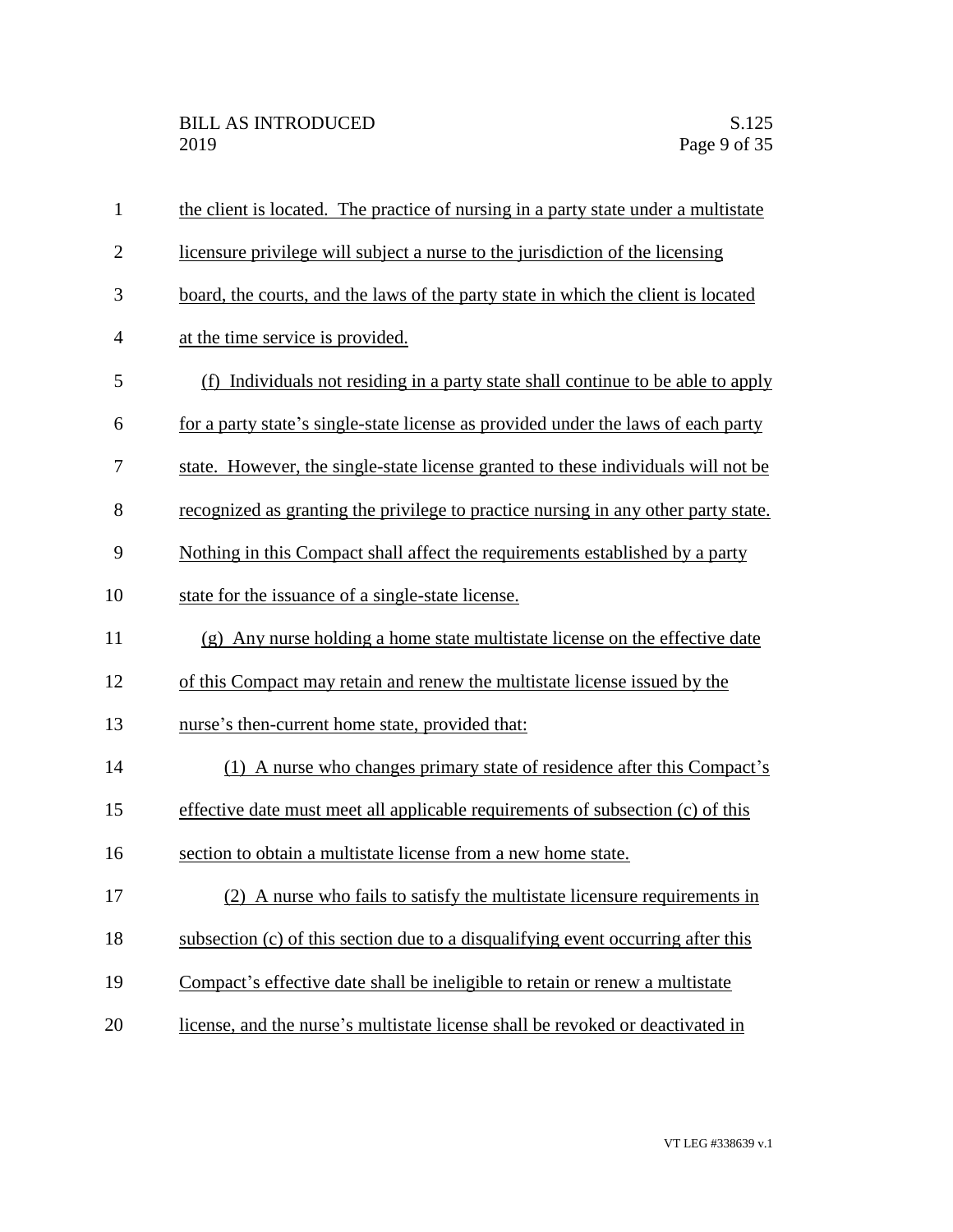| $\mathbf{1}$   | accordance with applicable rules adopted by the Interstate Commission of        |
|----------------|---------------------------------------------------------------------------------|
| $\overline{2}$ | <b>Nurse Licensure Compact Administrators.</b>                                  |
| 3              | § 1647d. APPLICATIONS FOR LICENSURE IN A PARTY STATE                            |
| $\overline{4}$ | (a) Upon application for a multistate license, the licensing board in the       |
| 5              | issuing party state shall ascertain, through the coordinated licensure          |
| 6              | information system, whether the applicant has ever held, or is the holder of, a |
| 7              | license issued by any other state, whether there are any encumbrances on any    |
| 8              | license or multistate licensure privilege held by the applicant, whether any    |
| 9              | adverse action has been taken against any license or multistate licensure       |
| 10             | privilege held by the applicant, and whether the applicant is currently         |
| 11             | participating in an alternative program.                                        |
| 12             | (b) A nurse may hold a multistate license, issued by the home state, in only    |
| 13             | one party state at a time.                                                      |
| 14             | (c) If a nurse changes primary state of residence by moving between two         |
| 15             | party states, the nurse must apply for licensure in the new home state, and the |
| 16             | multistate license issued by the prior home state will be deactivated in        |
| 17             | accordance with applicable rules adopted by the Commission.                     |
| 18             | The nurse may apply for licensure in advance of a change in primary<br>(1)      |
| 19             | state of residence.                                                             |
| 20             | (2) A multistate license shall not be issued by the new home state until        |
| 21             | the nurse provides satisfactory evidence of a change in primary state of        |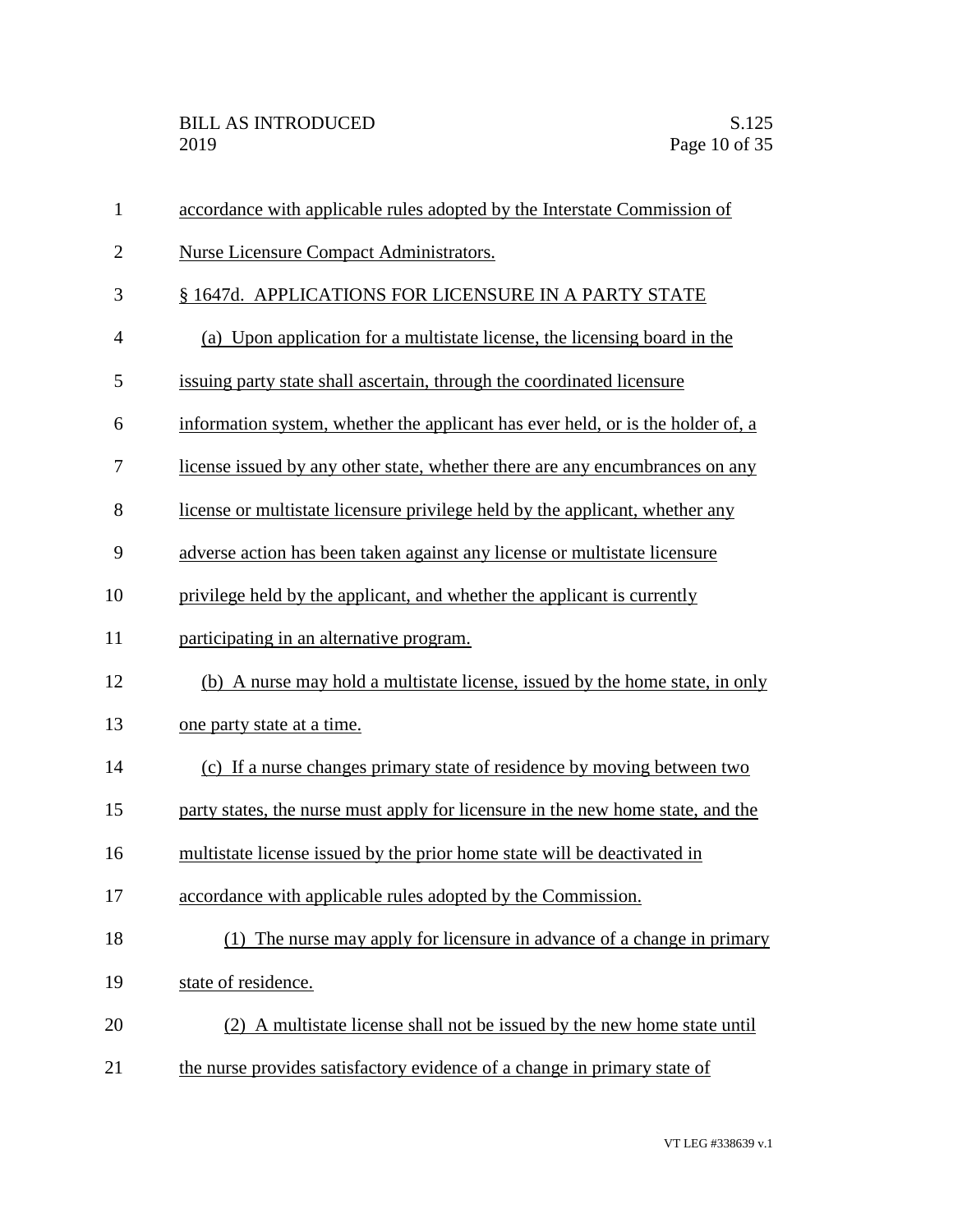| $\mathbf{1}$   | residence to the new home state and satisfies all applicable requirements to      |
|----------------|-----------------------------------------------------------------------------------|
| $\overline{2}$ | obtain a multistate license from the new home state.                              |
| 3              | (d) If a nurse changes primary state of residence by moving from a party          |
| $\overline{4}$ | state to a non-party state, the multistate license issued by the prior home state |
| 5              | will convert to a single-state license, valid only in the former home state.      |
| 6              | § 1647e. ADDITIONAL AUTHORITY INVESTED IN PARTY STATE                             |
| 7              | <b>LICENSING BOARDS</b>                                                           |
| 8              | (a) In addition to the other powers conferred by state law, a licensing board     |
| 9              | shall have the authority to:                                                      |
| 10             | (1) Take adverse action against a nurse's multistate licensure privilege          |
| 11             | to practice within that party state.                                              |
| 12             | (A) Only the home state shall have the power to take adverse action               |
| 13             | against a nurse's license issued by the home state.                               |
| 14             | (B) For purposes of taking adverse action, the home state licensing               |
| 15             | board shall give the same priority and effect to reported conduct received from   |
| 16             | a remote state as it would if such conduct had occurred within the home state.    |
| 17             | In so doing, the home state shall apply its own state laws to determine           |
| 18             | appropriate action.                                                               |
| 19             | (2) Issue cease and desist orders or impose an encumbrance on a nurse's           |
| 20             | authority to practice within that party state.                                    |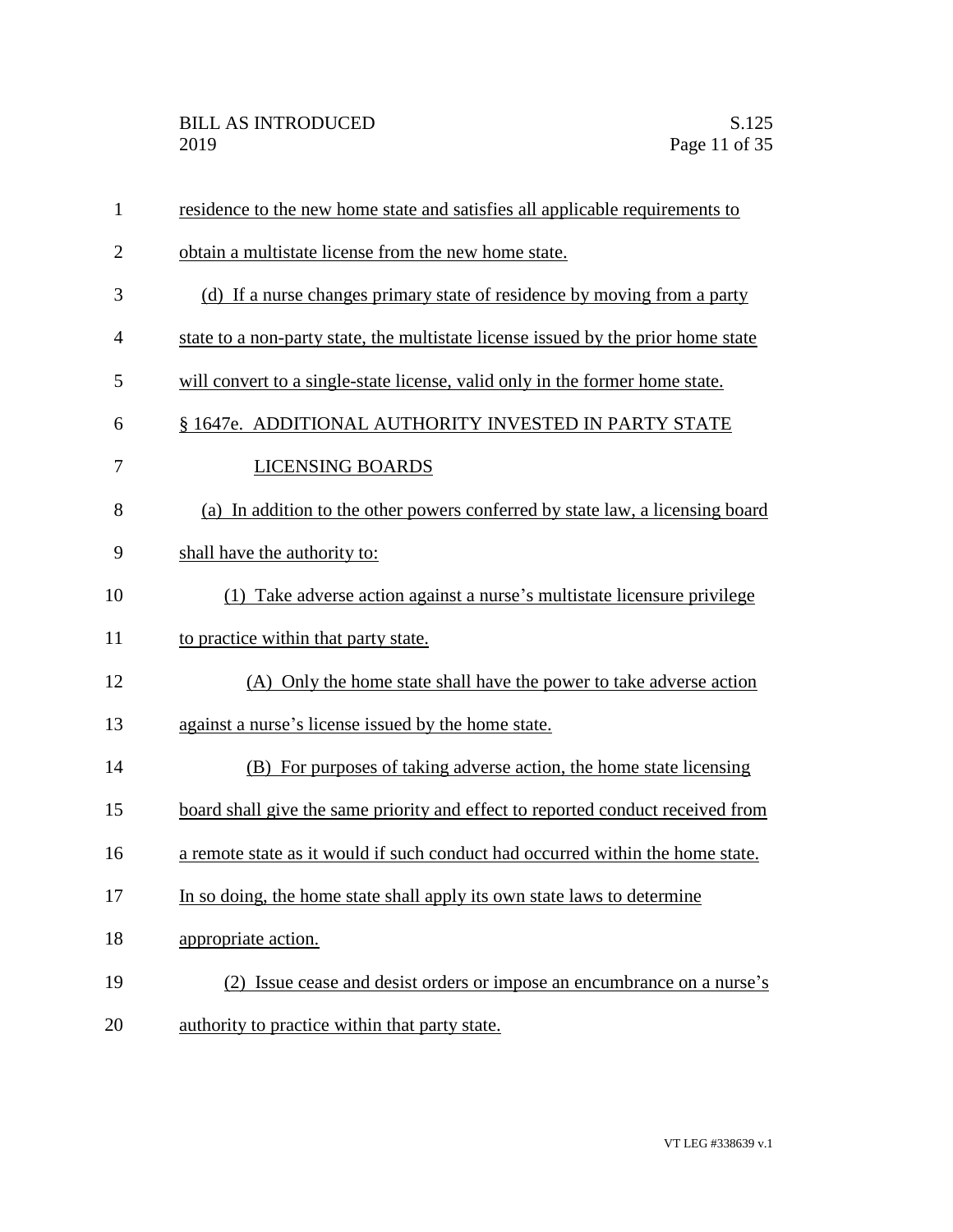| $\mathbf{1}$   | (3) Complete any pending investigations of a nurse who changes                 |
|----------------|--------------------------------------------------------------------------------|
| $\mathbf{2}$   | primary state of residence during the course of such investigations. The       |
| 3              | licensing board shall also have the authority to take appropriate action and   |
| $\overline{4}$ | shall promptly report the conclusions of such investigations to the            |
| 5              | administrator of the coordinated licensure information system. The             |
| 6              | administrator of the coordinated licensure information system shall promptly   |
| 7              | notify the new home state of any such actions.                                 |
| 8              | (4) Issue subpoenas for both hearings and investigations that require the      |
| 9              | attendance and testimony of witnesses, as well as the production of evidence.  |
| 10             | Subpoenas issued by a licensing board in a party state for the attendance and  |
| 11             | testimony of witnesses or the production of evidence from another party state  |
| 12             | shall be enforced in the latter state by any court of competent jurisdiction   |
| 13             | according to the practice and procedure of that court applicable to subpoenas  |
| 14             | issued in proceedings pending before it. The issuing authority shall pay any   |
| 15             | witness fees, travel expenses, mileage, and other fees required by the service |
| 16             | statutes of the state in which the witnesses or evidence is located.           |
| 17             | (5) Obtain and submit, for each nurse licensure applicant, fingerprint or      |
| 18             | other biometric-based information to the Federal Bureau of Investigation for   |
| 19             | criminal background checks, receive the results of the Federal Bureau of       |
| 20             | Investigation record search on criminal background checks, and use the results |
| 21             | in making licensure decisions.                                                 |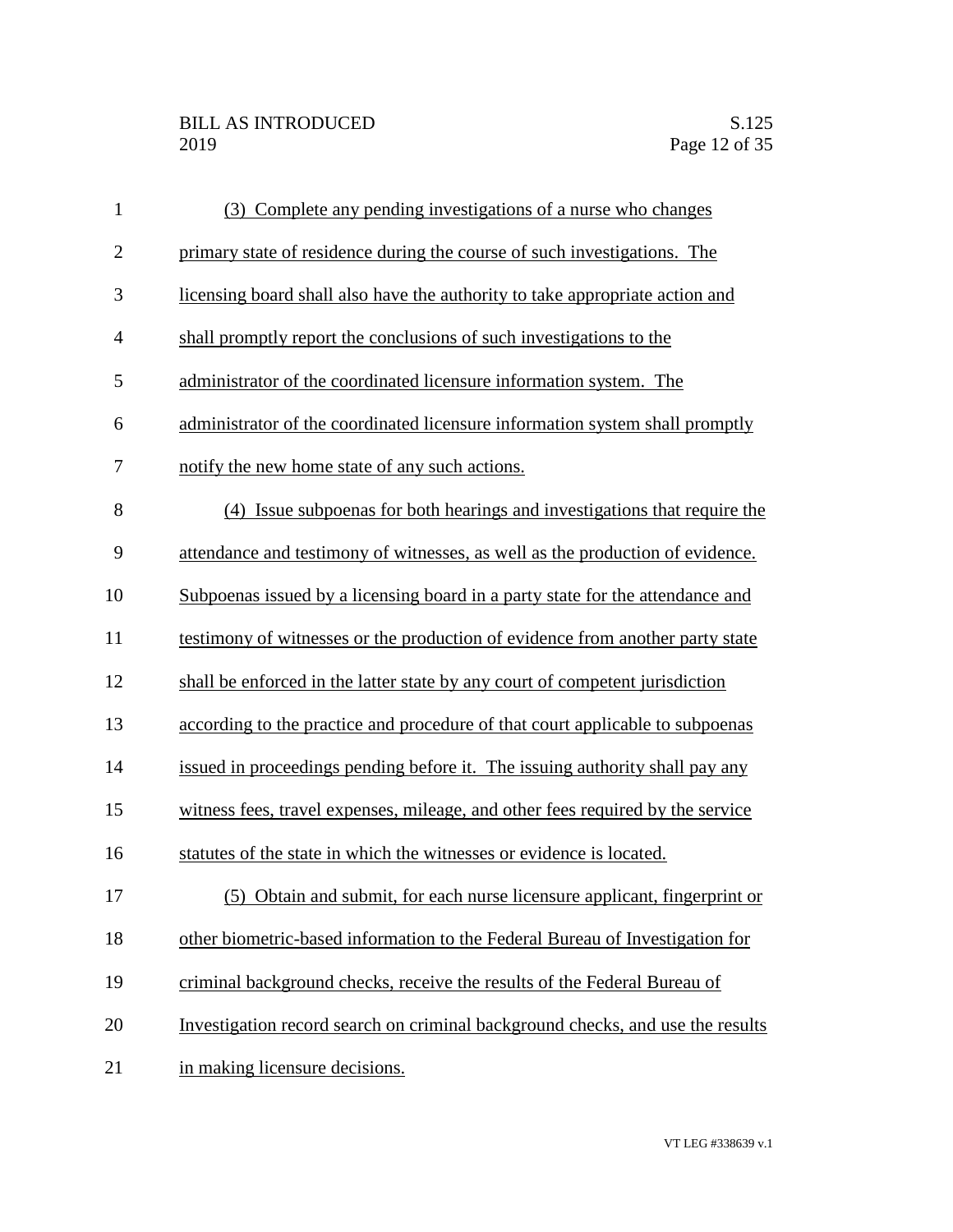| $\mathbf{1}$   | (6) If otherwise permitted by state law, recover from the affected nurse           |
|----------------|------------------------------------------------------------------------------------|
| $\overline{2}$ | the costs of investigations and disposition of cases resulting from any adverse    |
| 3              | action taken against that nurse.                                                   |
| $\overline{4}$ | (7) Take adverse action based on the factual findings of the remote state,         |
| 5              | provided that the licensing board follows its own procedures for taking such       |
| 6              | adverse action.                                                                    |
| 7              | (b) If adverse action is taken by the home state against a nurse's multistate      |
| 8              | license, the nurse's multistate licensure privilege to practice in all other party |
| 9              | states shall be deactivated until all encumbrances have been removed from the      |
| 10             | multistate license. All home state disciplinary orders that impose adverse         |
| 11             | action against a nurse's multistate license shall include a statement that the     |
| 12             | nurse's multistate licensure privilege is deactivated in all party states during   |
| 13             | the pendency of the order.                                                         |
| 14             | (c) Nothing in this Compact shall override a party state's decision that           |
| 15             | participation in an alternative program may be used in lieu of adverse action.     |
| 16             | The home state licensing board shall deactivate the multistate licensure           |
| 17             | privilege under the multistate license of any nurse for the duration of the        |
| 18             | nurse's participation in an alternative program.                                   |
| 19             | § 1647f. COORDINATED LICENSURE INFORMATION SYSTEM                                  |
| 20             | (a) All party states shall participate in a coordinated licensure information      |
| 21             | system of all licensed RNs and LPNs/VNs. This system will include                  |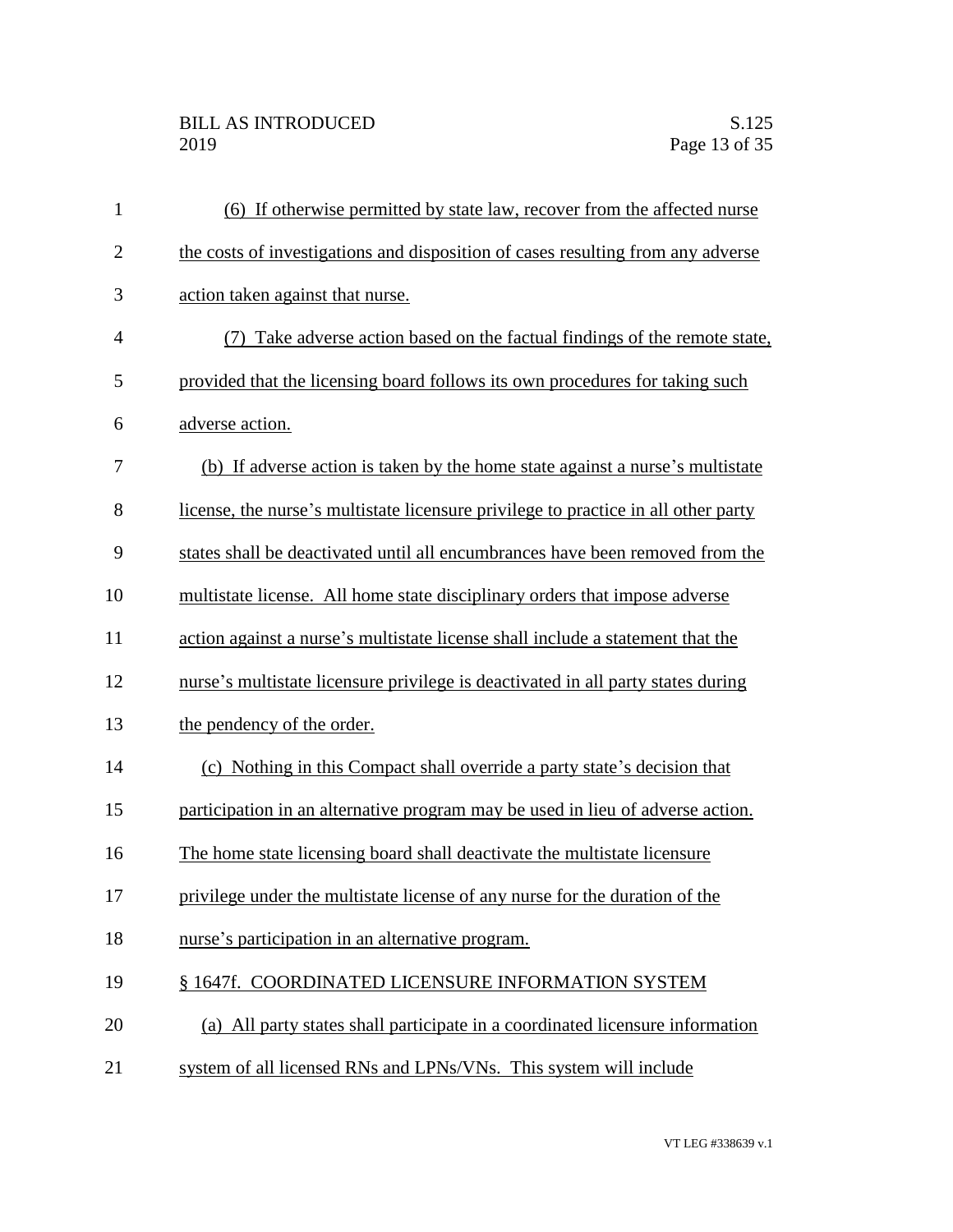| $\mathbf{1}$   | information on the licensure and disciplinary history of each nurse, as         |
|----------------|---------------------------------------------------------------------------------|
| $\overline{2}$ | submitted by party states, to assist in the coordination of nurse licensure and |
| 3              | enforcement efforts.                                                            |
| $\overline{4}$ | (b) The Commission, in consultation with the administrator of the               |
| 5              | coordinated licensure information system, shall formulate necessary and proper  |
| 6              | procedures for the identification, collection, and exchange of information      |
| 7              | under this Compact.                                                             |
| 8              | (c) All licensing boards shall promptly report to the coordinated licensure     |
| 9              | information system any adverse action, any current significant investigative    |
| 10             | information, denials of applications with the reasons for such denials, and     |
| 11             | nurse participation in alternative programs known to the licensing board        |
| 12             | regardless of whether such participation is deemed nonpublic or confidential    |
| 13             | under state law.                                                                |
| 14             | (d) Current significant investigative information and participation in          |
| 15             | nonpublic or confidential alternative programs shall be transmitted through the |
| 16             | coordinated licensure information system only to party state licensing boards.  |
| 17             | (e) Notwithstanding any other provision of law, all party state licensing       |
| 18             | boards contributing information to the coordinated licensure information        |
| 19             | system may designate information that may not be shared with non-party states   |
| 20             | or disclosed to other entities or individuals without the express permission of |
| 21             | the contributing state.                                                         |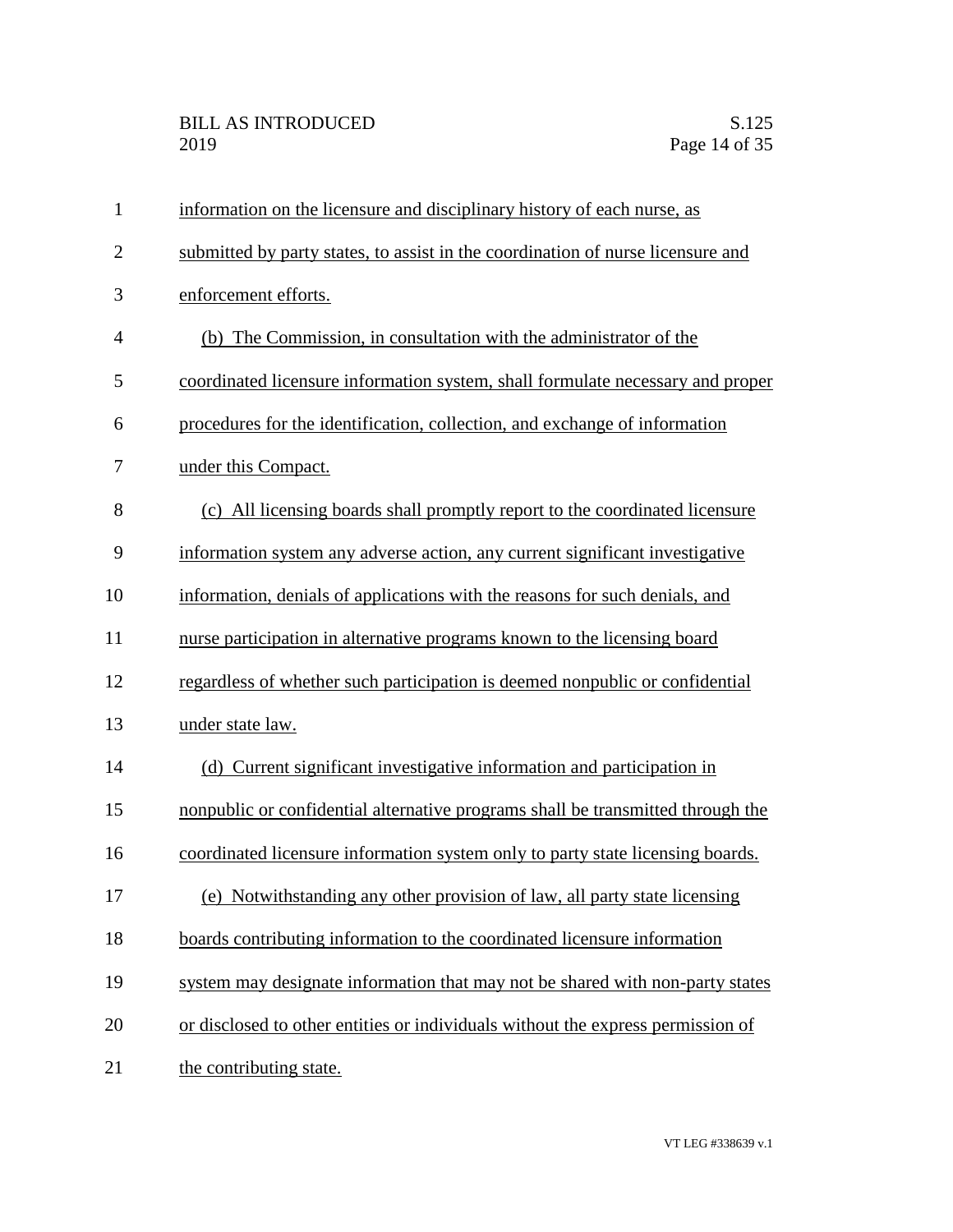| $\mathbf{1}$   | (f) Any personally identifiable information obtained from the coordinated         |
|----------------|-----------------------------------------------------------------------------------|
| $\overline{2}$ | licensure information system by a party state licensing board shall not be        |
| 3              | shared with non-party states or disclosed to other entities or individuals except |
| 4              | to the extent permitted by the laws of the party state contributing the           |
| 5              | information.                                                                      |
| 6              | (g) Any information contributed to the coordinated licensure information          |
| 7              | system that is subsequently required to be expunged by the laws of the party      |
| 8              | state contributing that information shall also be expunged from the coordinated   |
| 9              | licensure information system.                                                     |
| 10             | (h) The Compact administrator of each party state shall furnish a uniform         |
| 11             | data set to the Compact administrator of each other party state, which shall      |
| 12             | include, at a minimum:                                                            |
| 13             | (1) identifying information;                                                      |
| 14             | (2) licensure data;                                                               |
| 15             | (3) information related to alternative program participation; and                 |
| 16             | (4) other information that may facilitate the administration of this              |
| 17             | Compact, as determined by Commission rules.                                       |
| 18             | (i) The Compact administrator of a party state shall provide all                  |
| 19             | investigative documents and information requested by another party state.         |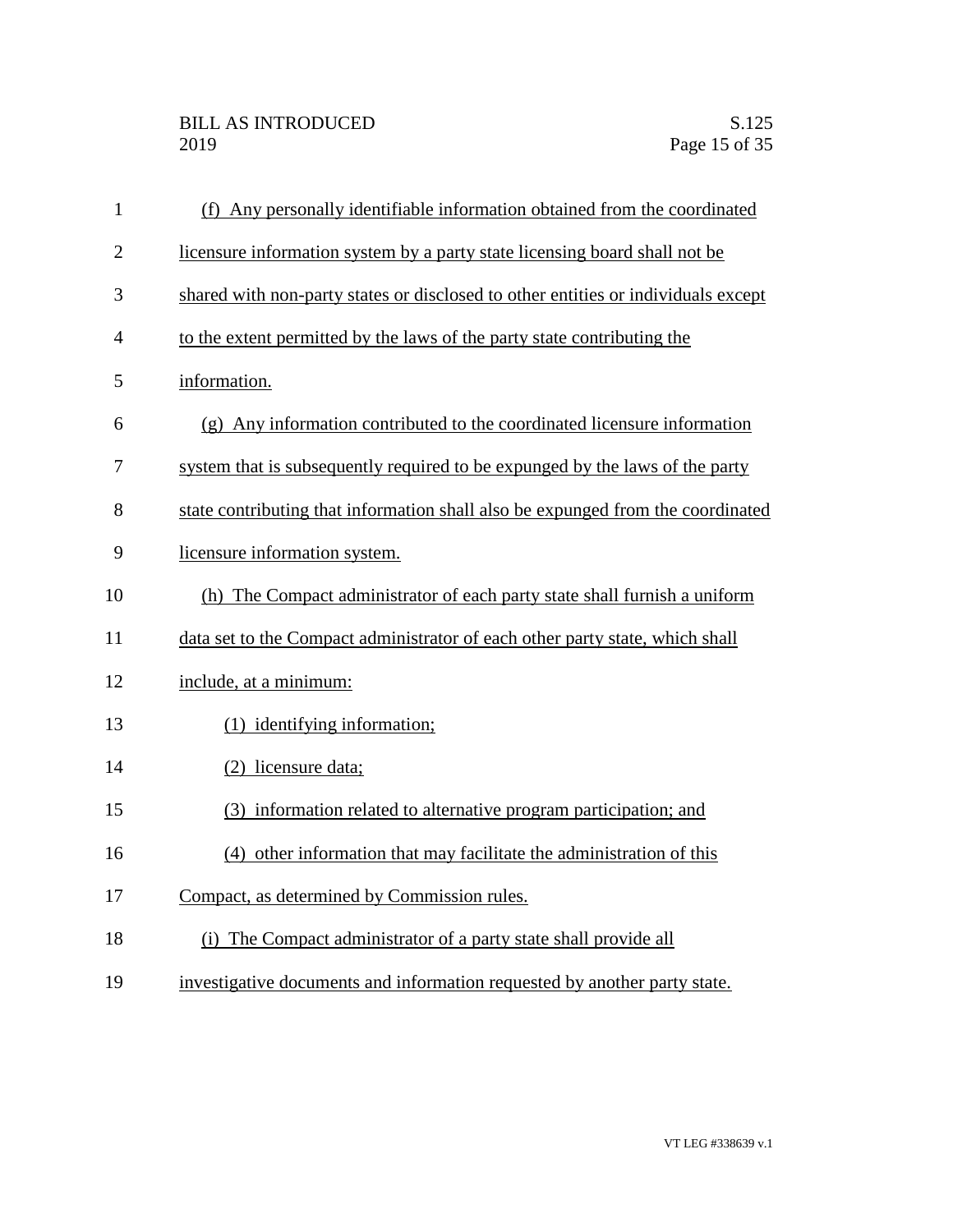| $\mathbf{1}$   | § 1647g. INTERSTATE COMMISSION OF NURSE LICENSURE                                |
|----------------|----------------------------------------------------------------------------------|
| $\overline{2}$ | COMPACT ADMINISTRATORS; ESTABLISHMENT                                            |
| 3              | (a) The party states hereby create and establish a joint public entity known     |
| $\overline{4}$ | as the Interstate Commission of Nurse Licensure Compact Administrators.          |
| 5              | (1) The Commission is an instrumentality of the party states.                    |
| 6              | (2) Venue is proper, and judicial proceedings by or against the                  |
| 7              | Commission shall be brought solely and exclusively, in a court of competent      |
| 8              | jurisdiction, where the principal office of the Commission is located. The       |
| 9              | Commission may waive venue and jurisdictional defenses to the extent it          |
| 10             | adopts or consents to participate in alternative dispute resolution proceedings. |
| 11             | (3) Nothing in this Compact shall be construed to be a waiver of                 |
| 12             | sovereign immunity.                                                              |
| 13             | (b) Membership, voting, and meetings.                                            |
| 14             | (1) Each party state shall have and be limited to one administrator. The         |
| 15             | head of the state licensing board or designee shall be the administrator of this |
| 16             | Compact for each party state. Any administrator may be removed or                |
| 17             | suspended from office as provided by the law of the state from which the         |
| 18             | administrator is appointed. Any vacancy occurring in the Commission shall be     |
| 19             | filled in accordance with the laws of the party state in which the vacancy       |
| 20             | exists.                                                                          |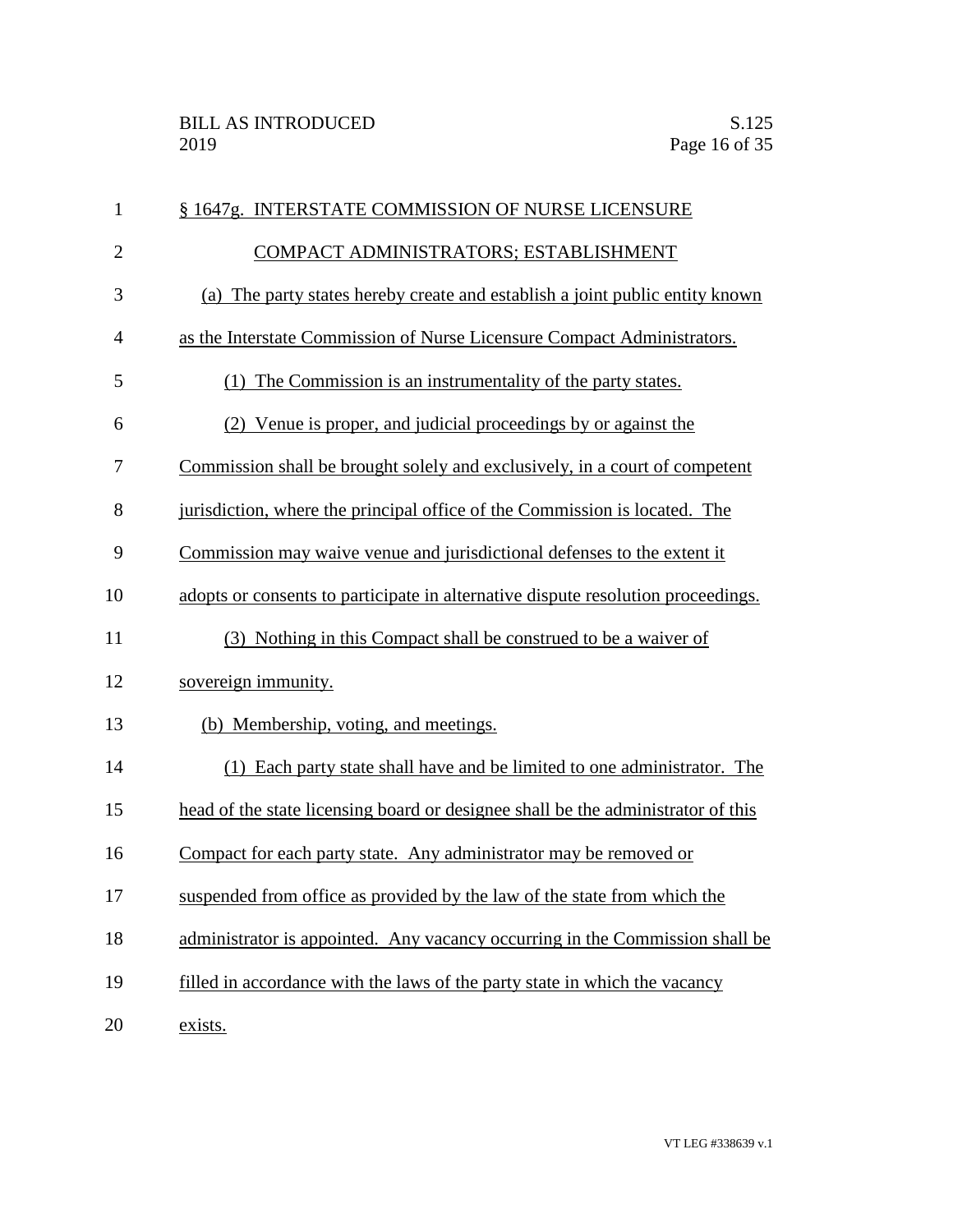| $\mathbf{1}$   | (2) Each administrator shall be entitled to one vote with regard to the          |
|----------------|----------------------------------------------------------------------------------|
| $\overline{2}$ | promulgation of rules and creation of bylaws and shall otherwise have an         |
| 3              | opportunity to participate in the business and affairs of the Commission. An     |
| $\overline{4}$ | administrator shall vote in person or by such other means as provided in the     |
| 5              | bylaws. The bylaws may provide for an administrator's participation in           |
| 6              | meetings by telephone or other means of communication.                           |
| 7              | (3) The Commission shall meet at least once during each calendar year.           |
| 8              | Additional meetings shall be held as set forth in the bylaws or rules of the     |
| 9              | Commission.                                                                      |
| 10             | (4) All meetings shall be open to the public, and public notice of               |
| 11             | meetings shall be given in the same manner as required under the rulemaking      |
| 12             | provisions in section 1647h of this chapter.                                     |
| 13             | (5) The Commission may convene in a closed, nonpublic meeting if the             |
| 14             | Commission must discuss:                                                         |
| 15             | (A) noncompliance of a party state with its obligations under this               |
| 16             | Compact;                                                                         |
| 17             | (B) the employment, compensation, discipline, or other personnel                 |
| 18             | matters, practices, or procedures related to specific employees or other matters |
| 19             | related to the Commission's internal personnel practices and procedures;         |
| 20             | current, threatened, or reasonably anticipated litigation;<br>(C)                |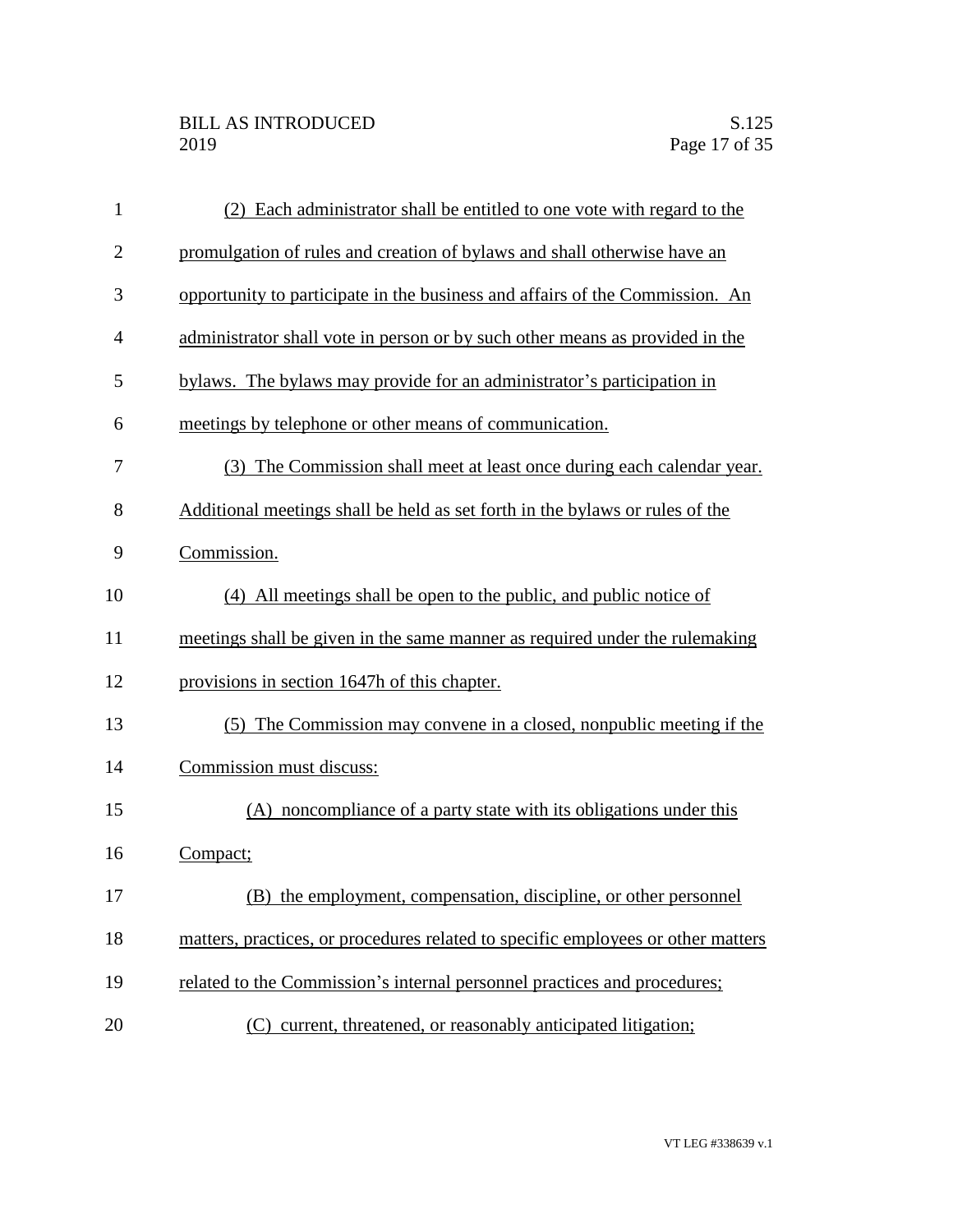| $\mathbf{1}$   | (D) negotiation of contracts for the purchase or sale of goods,               |
|----------------|-------------------------------------------------------------------------------|
| $\overline{2}$ | services, or real estate;                                                     |
| 3              | (E) accusing any person of a crime or formally censuring any person;          |
| $\overline{4}$ | (F) disclosure of trade secrets or commercial or financial information        |
| 5              | that is privileged or confidential;                                           |
| 6              | (G) disclosure of information of a personal nature where disclosure           |
| 7              | would constitute a clearly unwarranted invasion of personal privacy;          |
| 8              | disclosure of investigatory records compiled for law enforcement<br>(H)       |
| 9              | purposes;                                                                     |
| 10             | disclosure of information related to any reports prepared by or on<br>(D      |
| 11             | behalf of the Commission for the purpose of investigation of compliance with  |
| 12             | this Compact; or                                                              |
| 13             | (J) matters specifically exempted from disclosure by federal or state         |
| 14             | statute.                                                                      |
| 15             | (6) If a meeting, or portion of a meeting, is closed pursuant to this         |
| 16             | provision, the Commission's legal counsel or designee shall certify that the  |
| 17             | meeting may be closed and shall reference each relevant exempting provision.  |
| 18             | The Commission shall keep minutes that fully and clearly describe all matters |
| 19             | discussed in a meeting and shall provide a full and accurate summary of       |
| 20             | actions taken, and the reasons therefor, including a description of the views |
| 21             | expressed. All documents considered in connection with an action shall be     |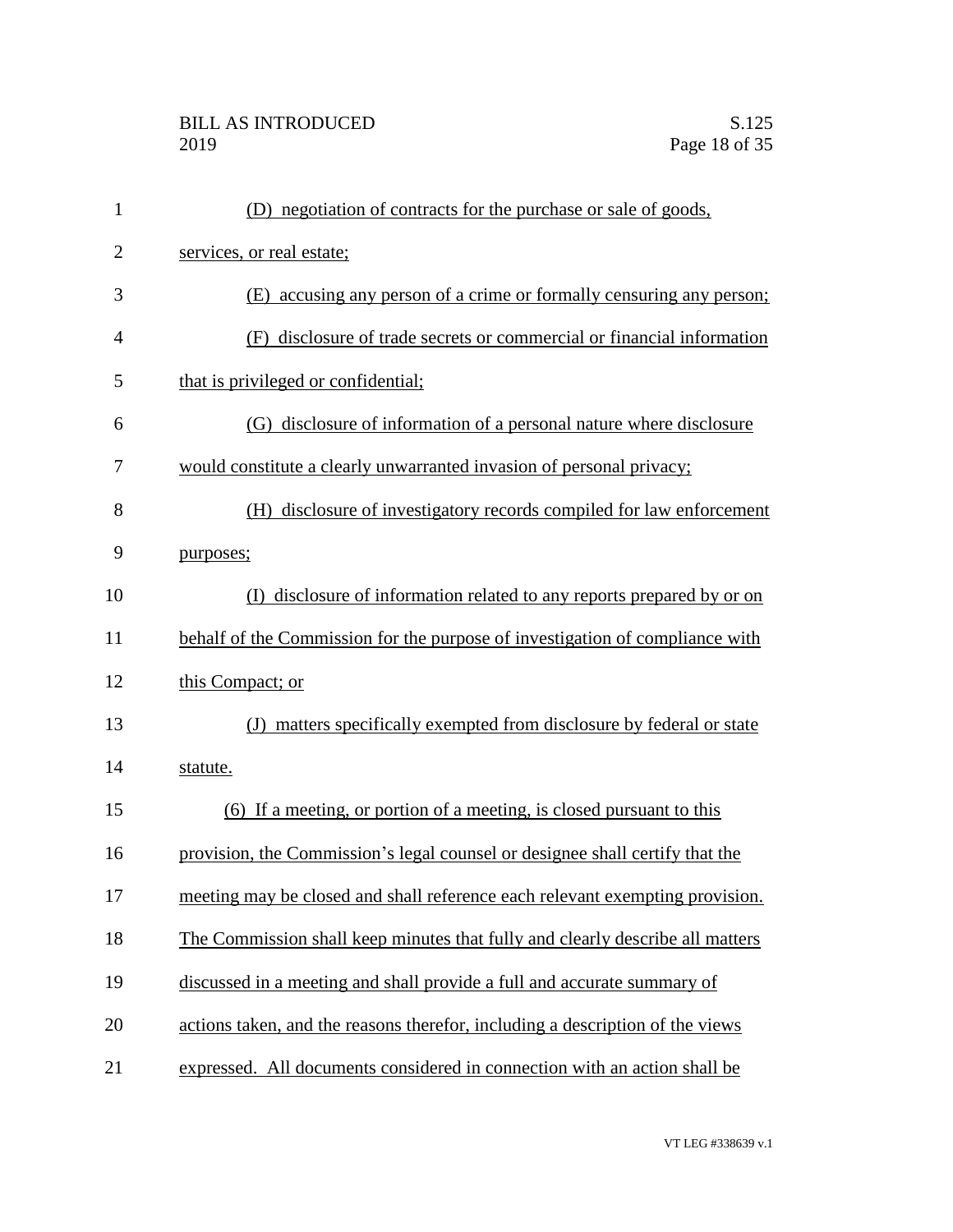| $\mathbf{1}$   | identified in such minutes. All minutes and documents of a closed meeting       |
|----------------|---------------------------------------------------------------------------------|
| $\overline{2}$ | shall remain under seal, subject to release by a majority vote of the           |
| 3              | Commission or order of a court of competent jurisdiction.                       |
| $\overline{4}$ | (c) The Commission shall, by a majority vote of the administrators,             |
| 5              | prescribe by laws or rules to govern its conduct as may be necessary or         |
| 6              | appropriate to carry out the purposes and exercise the powers of this Compact,  |
| 7              | including, but not limited to:                                                  |
| 8              | (1) Establishing the fiscal year of the Commission.                             |
| 9              | (2) Providing reasonable standards and procedures:                              |
| 10             | (A) for the establishment and meetings of other committees; and                 |
| 11             | (B) governing any general or specific delegation of any authority or            |
| 12             | function of the Commission.                                                     |
| 13             | (3) Providing reasonable procedures for calling and conducting                  |
| 14             | meetings of the Commission, ensuring reasonable advance notice of all           |
| 15             | meetings, and providing an opportunity for attendance of such meetings by       |
| 16             | interested parties, with enumerated exceptions designed to protect the public's |
| 17             | interest, the privacy of individuals, and proprietary information, including    |
| 18             | trade secrets. The Commission may meet in closed session only after a           |
| 19             | majority of the administrators vote to close a meeting in whole or in part. As  |
| 20             | soon as practicable, the Commission must make public a copy of the vote to      |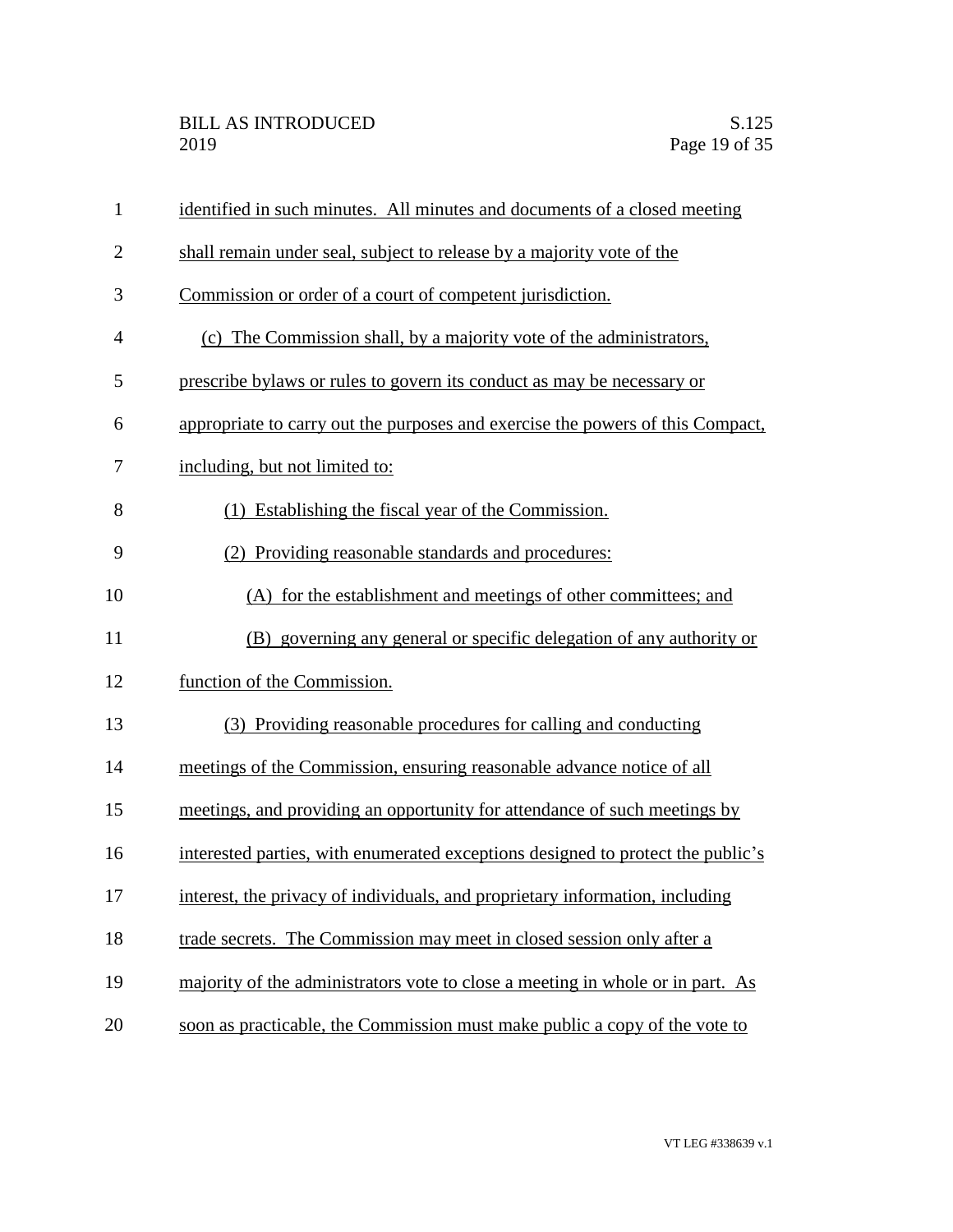| $\mathbf{1}$   | close the meeting, revealing the vote of each administrator, with no proxy         |
|----------------|------------------------------------------------------------------------------------|
| $\overline{2}$ | votes allowed.                                                                     |
| 3              | (4) Establishing the titles, duties, and authority and reasonable                  |
| 4              | procedures for the election of the officers of the Commission.                     |
| 5              | (5) Providing reasonable standards and procedures for the establishment            |
| 6              | of the personnel policies and programs of the Commission. Notwithstanding          |
| 7              | any civil service or other similar laws of any party state, the bylaws shall       |
| 8              | exclusively govern the personnel policies and programs of the Commission.          |
| 9              | (6) Providing a mechanism for winding up the operations of the                     |
| 10             | Commission and the equitable disposition of any surplus funds that may exist       |
| 11             | after the termination of this Compact after the payment or reserving of all of its |
| 12             | debts and obligations.                                                             |
| 13             | (d) The Commission shall publish its bylaws and rules, and any                     |
| 14             | amendments thereto, in a convenient form on the website of the Commission.         |
| 15             | (e) The Commission shall maintain its financial records in accordance with         |
| 16             | the bylaws.                                                                        |
| 17             | (f) The Commission shall meet and take such actions as are consistent with         |
| 18             | the provisions of this Compact and the bylaws.                                     |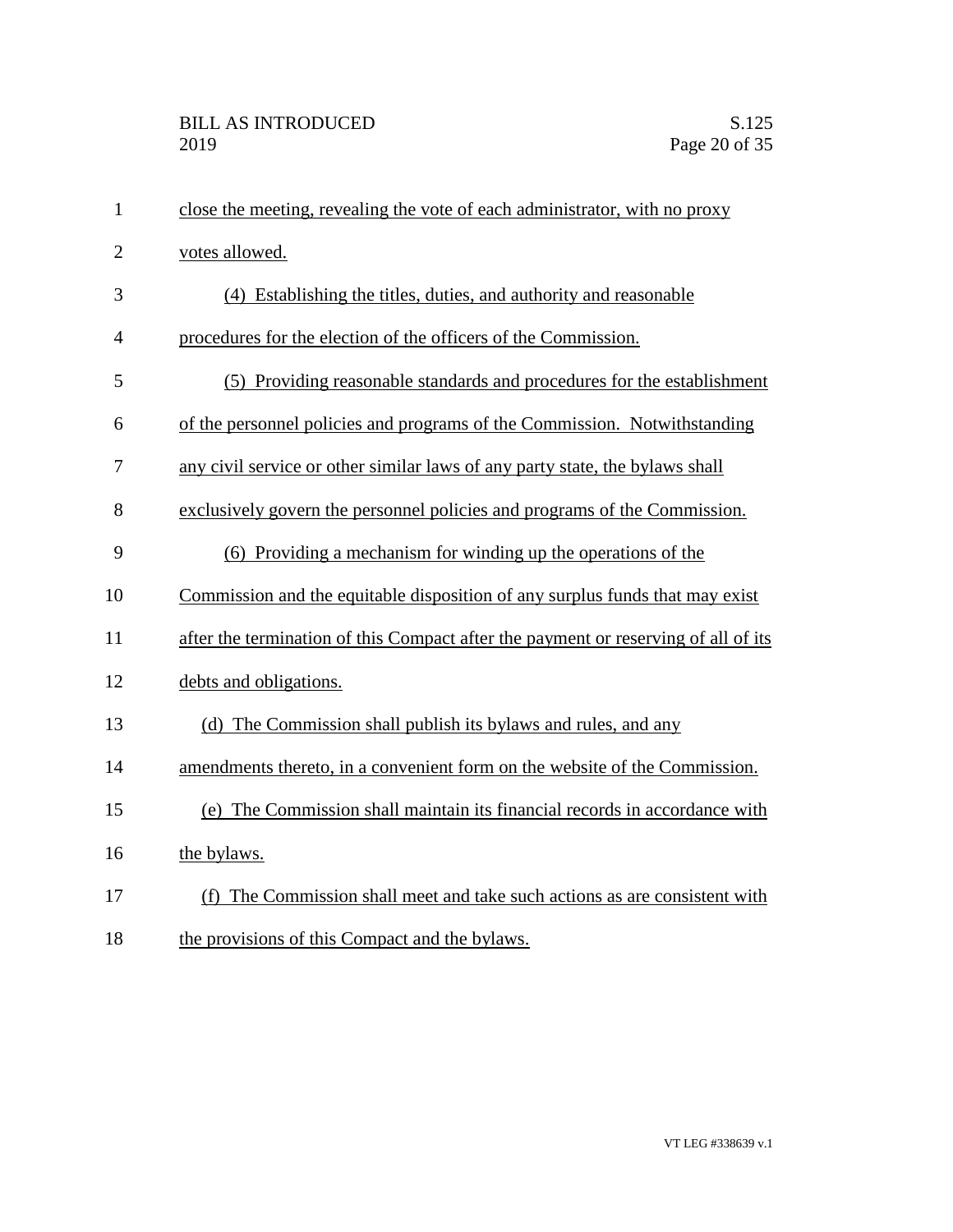| $\mathbf{1}$   | (g) The Commission shall have the following powers:                              |
|----------------|----------------------------------------------------------------------------------|
| $\overline{2}$ | (1) To promulgate uniform rules to facilitate and coordinate                     |
| 3              | implementation and administration of this Compact. The rules shall have the      |
| $\overline{4}$ | force and effect of law and shall be binding in all party states.                |
| 5              | (2) To bring and prosecute legal proceedings or actions in the name of           |
| 6              | the Commission, provided that the standing of any licensing board to sue or be   |
| 7              | sued under applicable law shall not be affected.                                 |
| 8              | (3) To purchase and maintain insurance and bonds.                                |
| 9              | (4) To borrow, accept, or contract for services of personnel, including,         |
| 10             | but not limited to, employees of a party state or nonprofit organizations.       |
| 11             | (5) To cooperate with other organizations that administer state compacts         |
| 12             | related to the regulation of nursing, including, but not limited to, sharing     |
| 13             | administrative or staff expenses, office space, or other resources.              |
| 14             | (6) To hire employees, elect or appoint officers, fix compensation,              |
| 15             | define duties, and grant such individuals appropriate authority to carry out the |
| 16             | purposes of this Compact and to establish the Commission's personnel policies    |
| 17             | and programs relating to conflicts of interest, qualifications of personnel, and |
| 18             | other related personnel matters.                                                 |
| 19             | To accept any and all appropriate donations, grants, and gifts of                |
| 20             | money, equipment, supplies, materials, and services and to receive, utilize, and |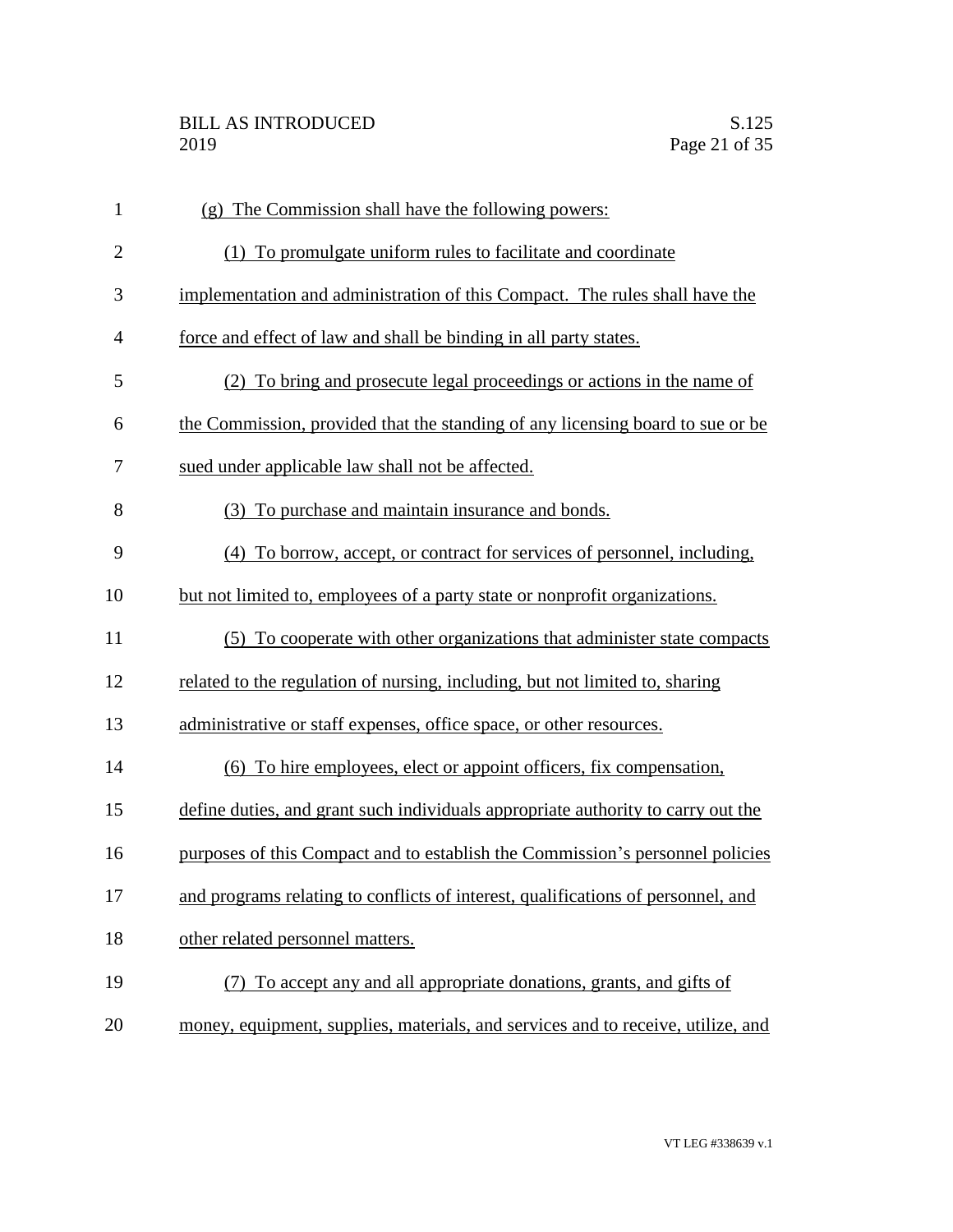| $\mathbf{1}$   | dispose of the same, provided that at all times the Commission shall avoid any  |
|----------------|---------------------------------------------------------------------------------|
| $\overline{2}$ | appearance of impropriety or conflict of interest.                              |
| 3              | (8) To lease, purchase, accept appropriate gifts or donations of, or            |
| $\overline{4}$ | otherwise to own, hold, improve, or use any property, whether real, personal,   |
| 5              | or mixed, provided that at all times the Commission shall avoid any             |
| 6              | appearance of impropriety.                                                      |
| 7              | (9) To sell, convey, mortgage, pledge, lease, exchange, abandon, or             |
| 8              | otherwise dispose of any property, whether real, personal, or mixed.            |
| 9              | (10) To establish a budget and make expenditures.                               |
| 10             | $(11)$ To borrow money.                                                         |
| 11             | (12) To appoint committees, including advisory committees composed              |
| 12             | of administrators, state nursing regulators, state legislators or their         |
| 13             | representatives, consumer representatives, and other such interested persons.   |
| 14             | (13) To provide and receive information from, and to cooperate with,            |
| 15             | law enforcement agencies.                                                       |
| 16             | (14) To adopt and use an official seal.                                         |
| 17             | (15) To perform such other functions as may be necessary or appropriate         |
| 18             | to achieve the purposes of this Compact consistent with the state regulation of |
| 19             | nurse licensure and practice.                                                   |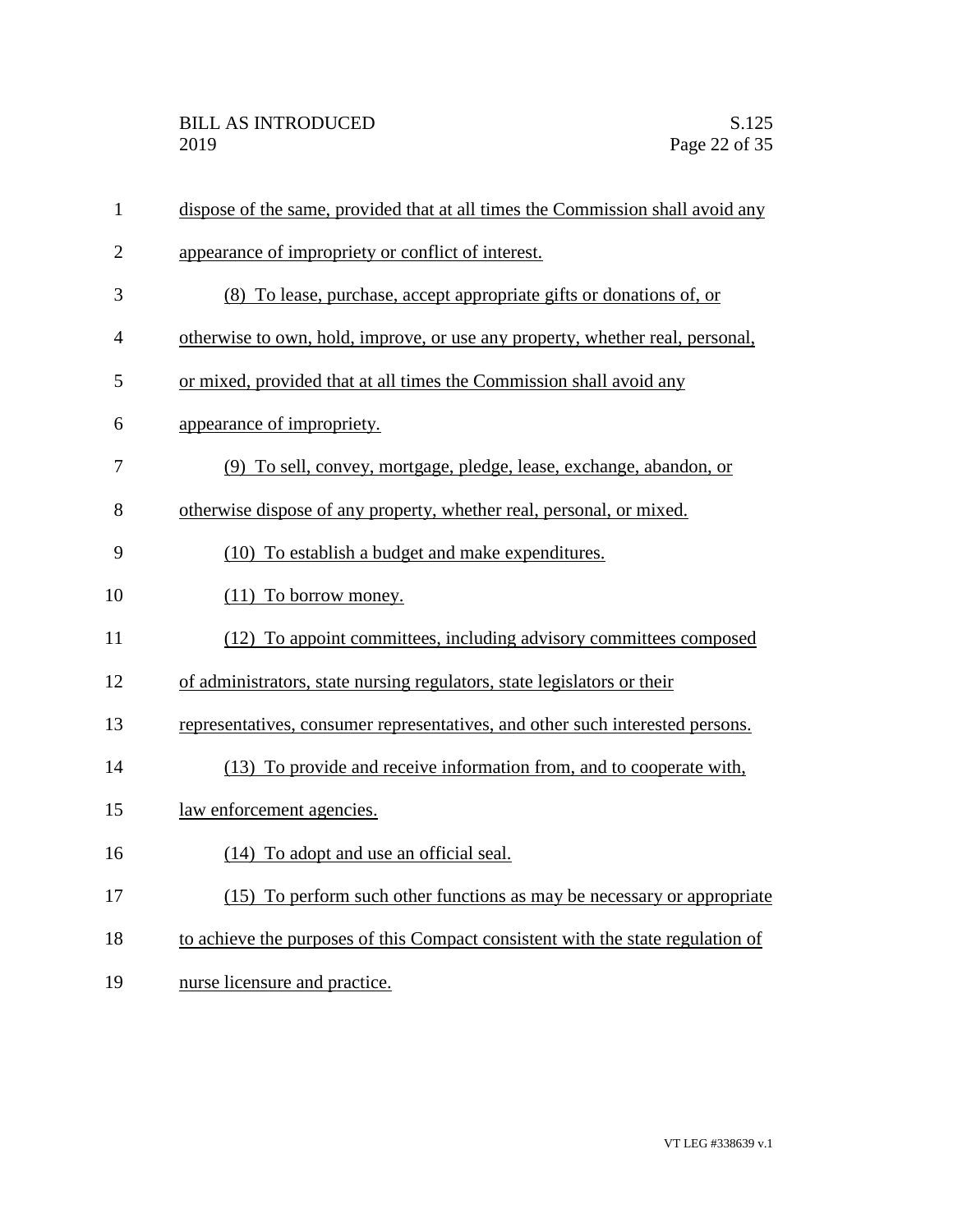| $\mathbf{1}$   | (h) Financing of the Commission.                                                    |
|----------------|-------------------------------------------------------------------------------------|
| $\overline{2}$ | (1) The Commission shall pay, or provide for the payment of, the                    |
| 3              | reasonable expenses of its establishment, organization, and ongoing activities.     |
| $\overline{4}$ | (2) The Commission may also levy on and collect an annual assessment                |
| 5              | from each party state to cover the cost of its operations, activities, and staff in |
| 6              | its annual budget as approved each year. The aggregate annual assessment            |
| 7              | amount, if any, shall be allocated based upon a formula to be determined by         |
| 8              | the Commission, which shall promulgate a rule that is binding upon all party        |
| 9              | states.                                                                             |
| 10             | The Commission shall not incur obligations of any kind prior to<br>(3)              |
| 11             | securing the funds adequate to meet the same, nor shall the Commission pledge       |
| 12             | the credit of any of the party states, except by, and with the authority of, such   |
| 13             | party state.                                                                        |
| 14             | (4) The Commission shall keep accurate accounts of all receipts and                 |
| 15             | disbursements. The receipts and disbursements of the Commission shall be            |
| 16             | subject to the audit and accounting procedures established under its bylaws.        |
| 17             | However, all receipts and disbursements of funds handled by the Commission          |
| 18             | shall be audited yearly by a certified or licensed public accountant, and the       |
| 19             | report of the audit shall be included in and become part of the annual report of    |
| 20             | the Commission.                                                                     |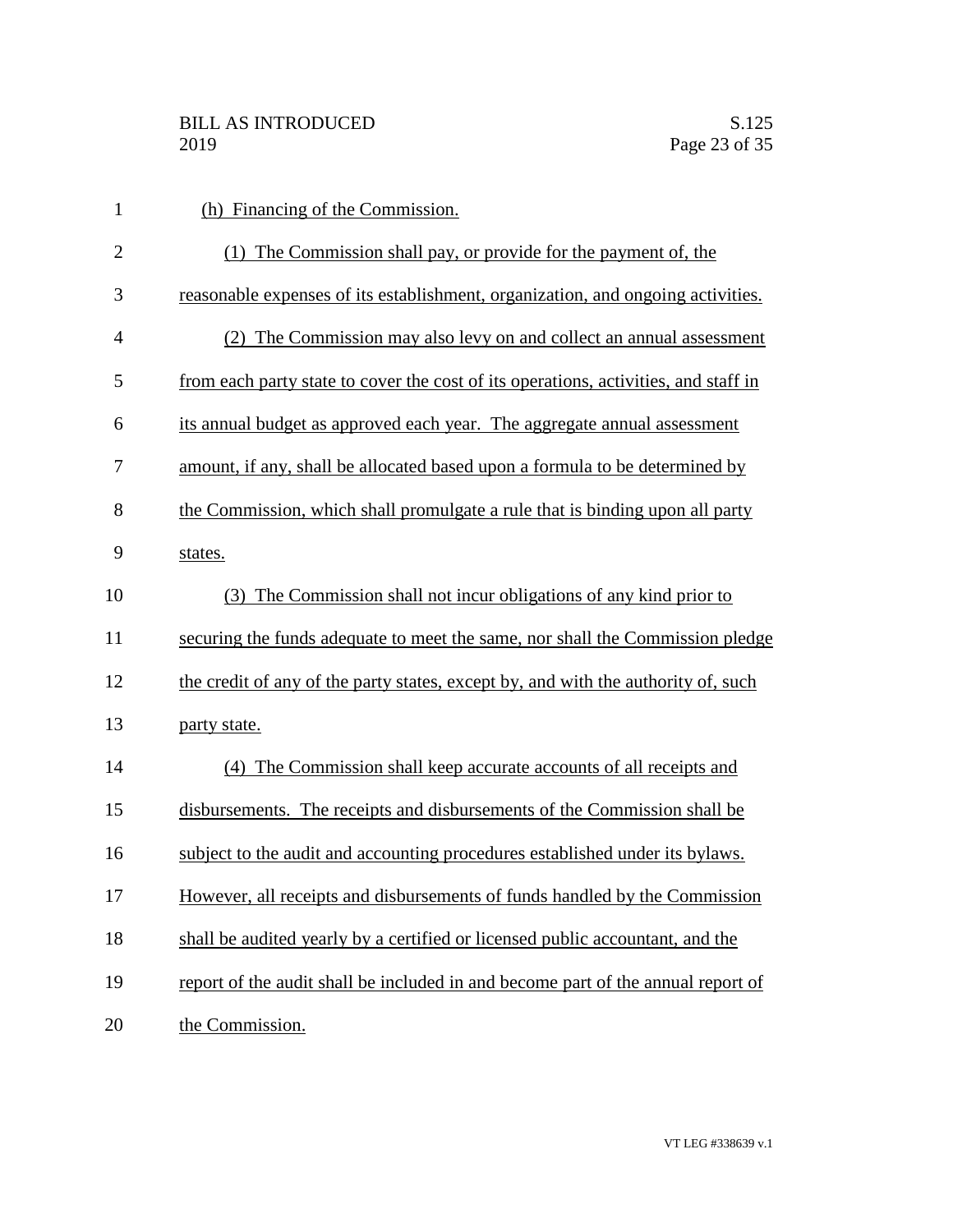| $\mathbf{1}$   | (i) Qualified immunity, defense, and indemnification.                              |
|----------------|------------------------------------------------------------------------------------|
| $\overline{2}$ | (1) The administrators, officers, executive director, employees, and               |
| 3              | representatives of the Commission shall be immune from suit and liability,         |
| $\overline{4}$ | either personally or in their official capacity, for any claim for damage to or    |
| 5              | loss of property or personal injury or other civil liability caused by or arising  |
| 6              | out of any actual or alleged act, error, or omission that occurred, or that the    |
| 7              | person against whom the claim is made had a reasonable basis for believing         |
| 8              | occurred, within the scope of Commission employment, duties, or                    |
| 9              | responsibilities, provided that nothing in this subsection (i) shall be construed  |
| 10             | to protect any such person from suit or liability for any damage, loss, injury, or |
| 11             | liability caused by the intentional, willful, or wanton misconduct of that         |
| 12             | person.                                                                            |
| 13             | (2) The Commission shall defend any administrator, officer, executive              |
| 14             | director, employee, or representative of the Commission in any civil action        |
| 15             | seeking to impose liability arising out of any actual or alleged act, error, or    |
| 16             | omission that occurred within the scope of Commission employment, duties, or       |
| 17             | responsibilities, or that the person against whom the claim is made had a          |
| 18             | reasonable basis for believing occurred within the scope of Commission             |
| 19             | employment, duties, or responsibilities, provided that nothing herein shall be     |
| 20             | construed to prohibit that person from retaining his or her own counsel, and       |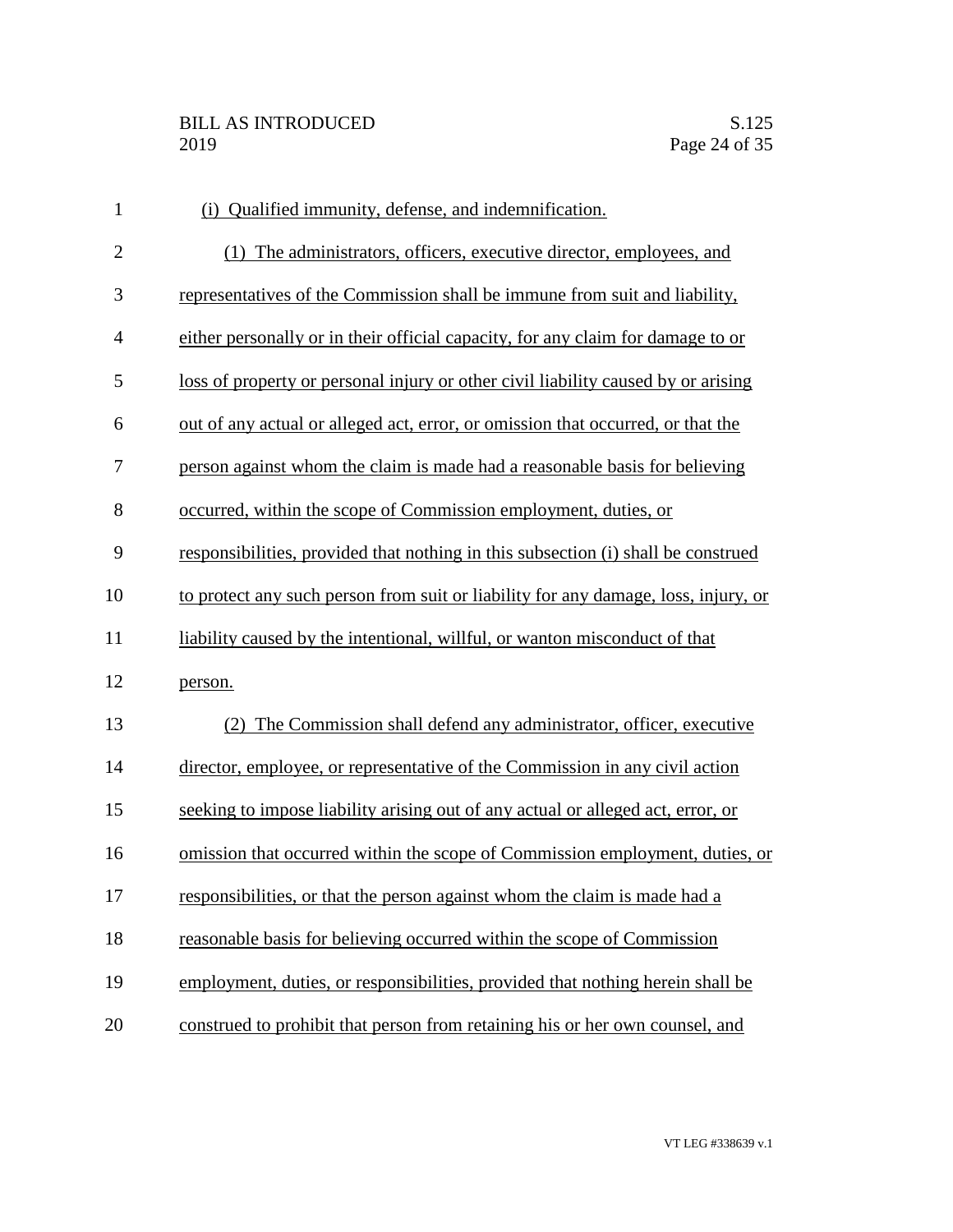| $\mathbf{1}$   | provided further that the actual or alleged act, error, or omission did not result |
|----------------|------------------------------------------------------------------------------------|
| $\overline{2}$ | from that person's intentional, willful, or wanton misconduct.                     |
| 3              | (3) The Commission shall indemnify and hold harmless any                           |
| 4              | administrator, officer, executive director, employee, or representative of the     |
| 5              | Commission for the amount of any settlement or judgment obtained against           |
| 6              | that person arising out of any actual or alleged act, error, or omission that      |
| 7              | occurred within the scope of Commission employment, duties, or                     |
| 8              | responsibilities, or that such person had a reasonable basis for believing         |
| 9              | occurred within the scope of Commission employment, duties, or                     |
| 10             | responsibilities, provided that the actual or alleged act, error, or omission did  |
| 11             | not result from the intentional, willful, or wanton misconduct of that person.     |
| 12             | § 1647h. RULEMAKING                                                                |
| 13             | (a) The Commission shall exercise its rulemaking powers pursuant to the            |
| 14             | criteria set forth in this section and the rules adopted thereunder. Rules and     |
| 15             | amendments shall become binding as of the date specified in each rule or           |
| 16             | amendment and shall have the same force and effect as provisions of this           |
| 17             | Compact.                                                                           |
| 18             | (b) Rules or amendments to the rules shall be adopted at a regular or              |
| 19             | special meeting of the Commission.                                                 |
| 20             | (c) Prior to promulgation and adoption of a final rule or rules by the             |
| 21             | Commission, and at least 60 days in advance of the meeting at which the rule       |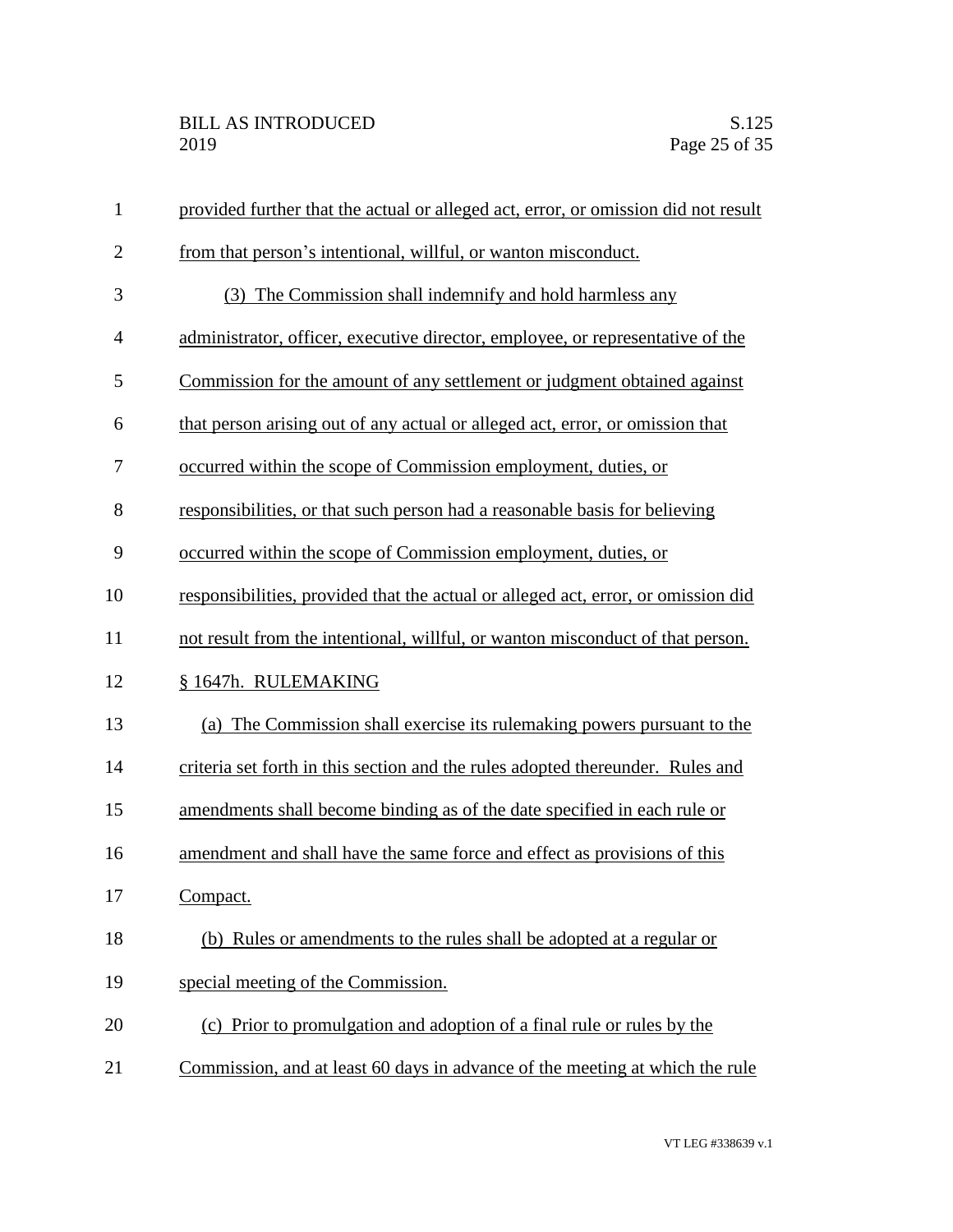| $\mathbf{1}$   | will be considered and voted upon, the Commission shall file a notice of       |
|----------------|--------------------------------------------------------------------------------|
| $\overline{2}$ | proposed rulemaking:                                                           |
| 3              | (1) on the website of the Commission; and                                      |
| 4              | (2) on the website of each licensing board or the publication in which         |
| 5              | each state would otherwise publish proposed rules.                             |
| 6              | (d) The notice of proposed rulemaking shall include:                           |
| 7              | (1) the proposed time, date, and location of the meeting in which the          |
| 8              | rule will be considered and voted upon;                                        |
| 9              | (2) the text of the proposed rule or amendment and the reason for the          |
| 10             | proposed rule;                                                                 |
| 11             | (3) a request for comments on the proposed rule from any interested            |
| 12             | person; and                                                                    |
| 13             | (4) the manner in which interested persons may submit notice to the            |
| 14             | Commission of their intention to attend the public hearing and any written     |
| 15             | comments.                                                                      |
| 16             | (e) Prior to adoption of a proposed rule, the Commission shall allow           |
| 17             | persons to submit written data, facts, opinions, and arguments, which shall be |
| 18             | made available to the public.                                                  |
| 19             | (f) The Commission shall grant an opportunity for a public hearing before      |
| 20             | it adopts a rule or amendment.                                                 |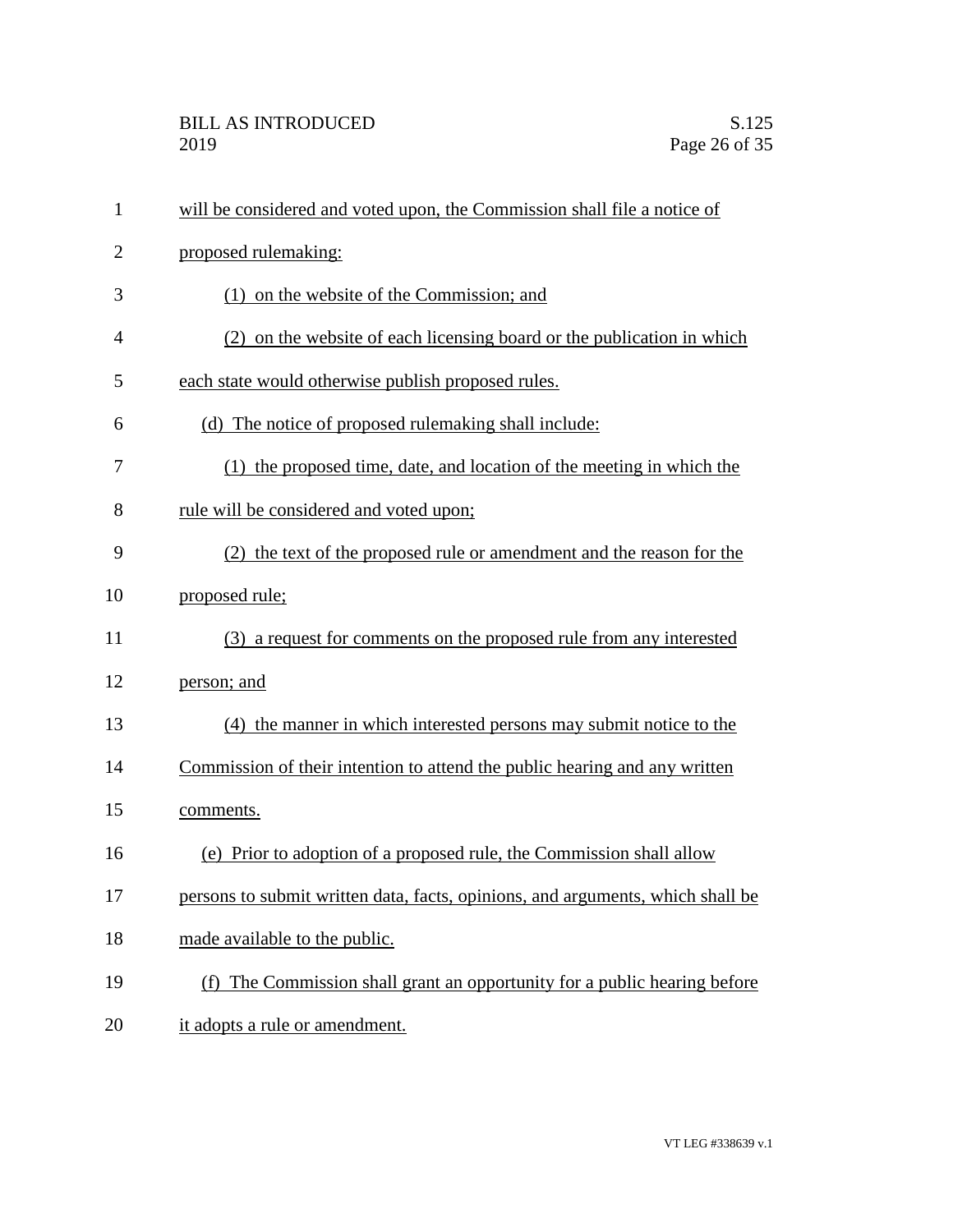| $\mathbf{1}$   | (g) The Commission shall publish the place, time, and date of the                  |
|----------------|------------------------------------------------------------------------------------|
| $\overline{2}$ | scheduled public hearing.                                                          |
| 3              | (1) Hearings shall be conducted in a manner providing each person who              |
| 4              | wishes to comment a fair and reasonable opportunity to comment orally or in        |
| 5              | writing. All hearings will be recorded, and a copy will be made available upon     |
| 6              | request.                                                                           |
| 7              | (2) Nothing in this section shall be construed as requiring a separate             |
| 8              | hearing on each rule. Rules may be grouped for the convenience of the              |
| 9              | Commission at hearings required by this section.                                   |
| 10             | (h) If no one appears at the public hearing, the Commission may proceed            |
| 11             | with promulgation of the proposed rule.                                            |
| 12             | (i) Following the scheduled hearing date, or by the close of business on the       |
| 13             | scheduled hearing date if the hearing was not held, the Commission shall           |
| 14             | consider all written and oral comments received.                                   |
| 15             | (i) The Commission shall, by majority vote of all administrators, take final       |
| 16             | action on the proposed rule and shall determine the effective date of the rule, if |
| 17             | any, based on the rulemaking record and the full text of the rule.                 |
| 18             | (k) Upon determination that an emergency exists, the Commission may                |
| 19             | consider and adopt an emergency rule without prior notice, opportunity for         |
| 20             | comment, or hearing, provided that the usual rulemaking procedures provided        |
| 21             | in this Compact and in this section shall be retroactively applied to the rule as  |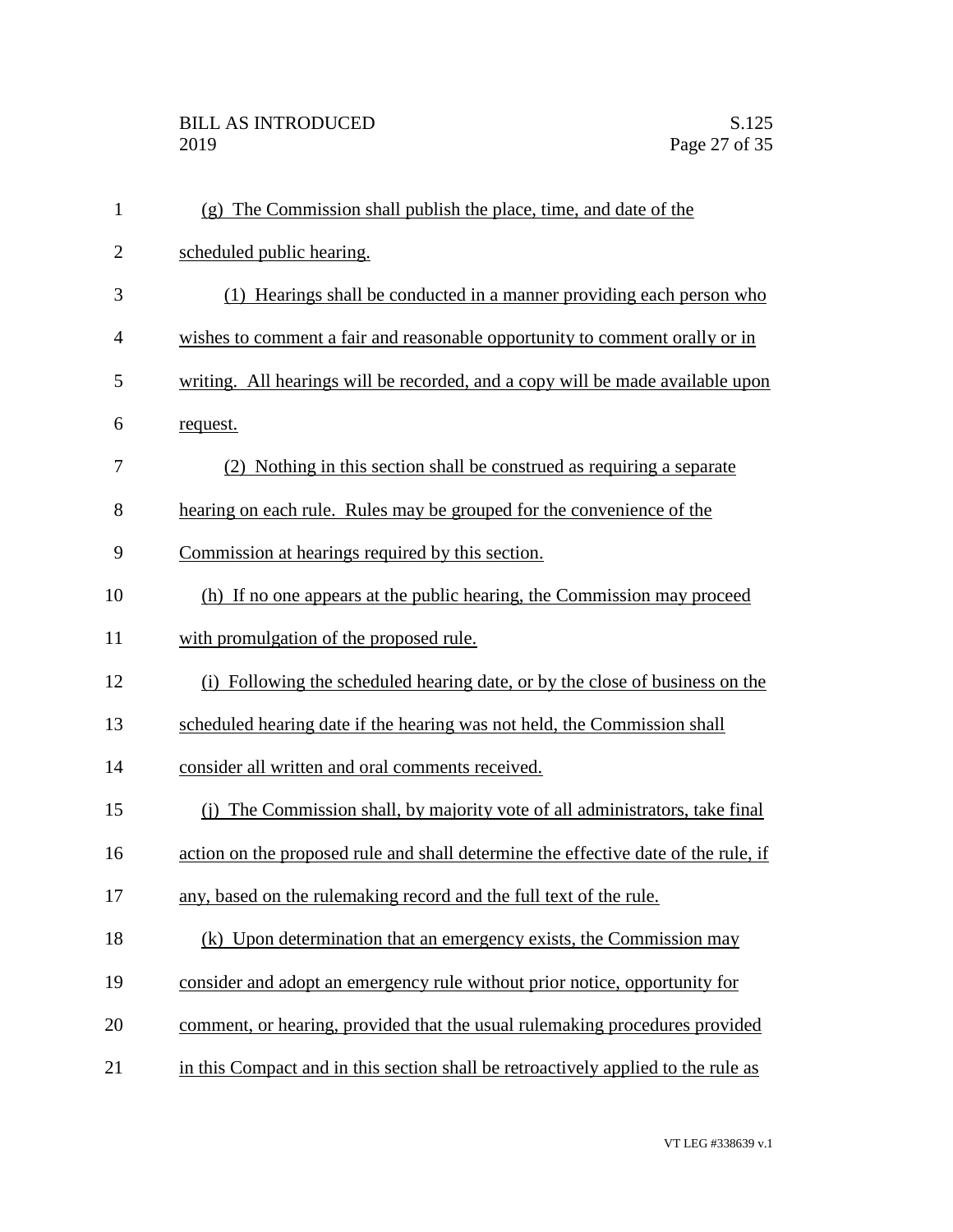| $\mathbf{1}$   | soon as reasonably possible, in no event later than 90 days after the effective |
|----------------|---------------------------------------------------------------------------------|
| $\overline{2}$ | date of the rule. For the purposes of this provision, an emergency rule is one  |
| 3              | that must be adopted immediately in order to:                                   |
| $\overline{4}$ | (1) meet an imminent threat to public health, safety, or welfare;               |
| 5              | (2) prevent a loss of Commission or party state funds; or                       |
| 6              | (3) meet a deadline for the promulgation of an administrative rule that is      |
| 7              | required by federal law or rule.                                                |
| 8              | (1) The Commission may direct revisions to a previously adopted rule or         |
| 9              | amendment for purposes of correcting typographical errors, errors in format,    |
| 10             | errors in consistency, or grammatical errors. Public notice of any revisions    |
| 11             | shall be posted on the website of the Commission. The revision shall be         |
| 12             | subject to challenge by any person for a period of 30 days after posting. The   |
| 13             | revision may be challenged only on grounds that the revision results in a       |
| 14             | material change to a rule. A challenge shall be made in writing and delivered   |
| 15             | to the Commission prior to the end of the notice period. If no challenge is     |
| 16             | made, the revision will take effect without further action. If the revision is  |
| 17             | challenged, the revision may not take effect without the approval of the        |
| 18             | Commission.                                                                     |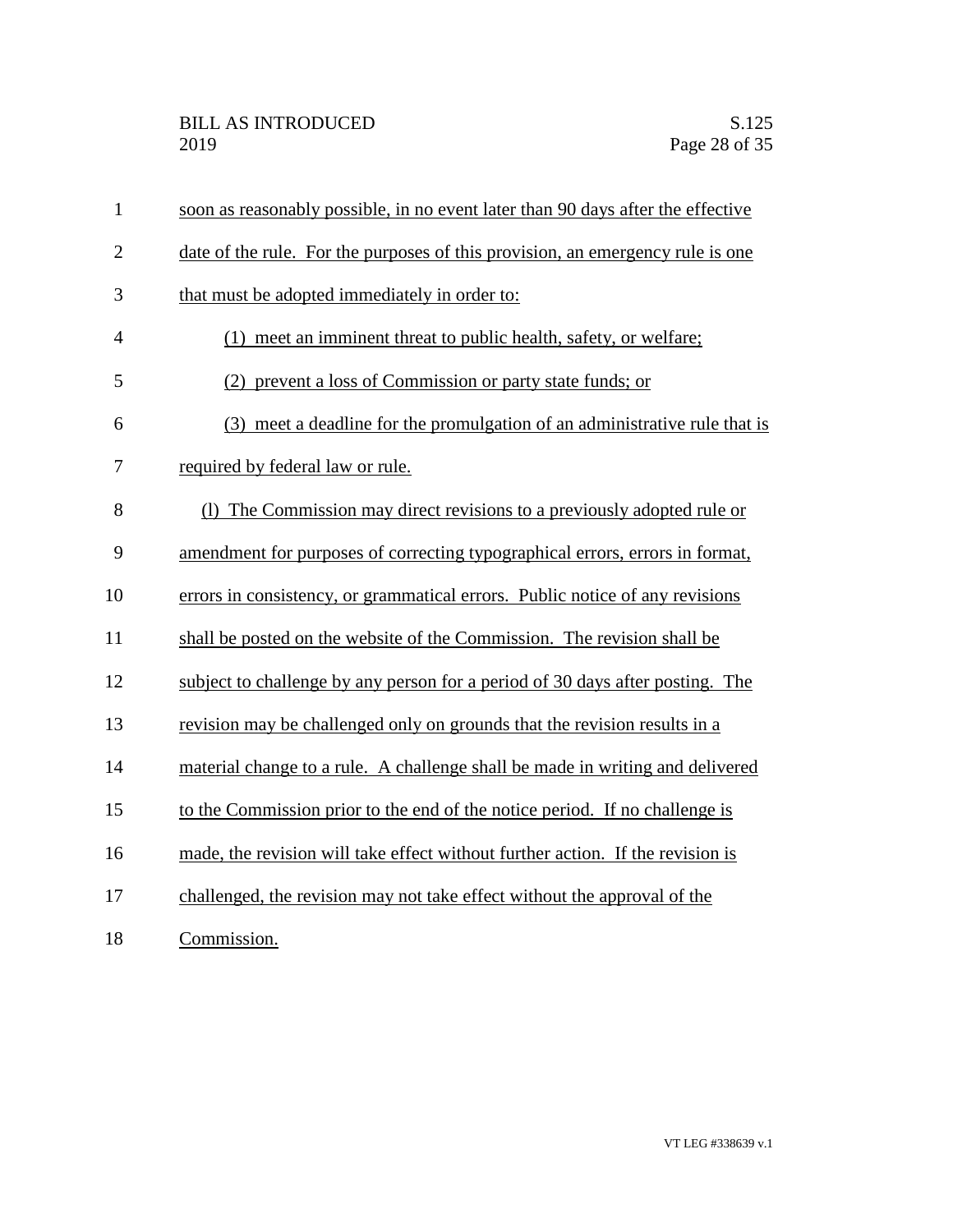| $\mathbf{1}$   | § 1647i. OVERSIGHT, DISPUTE RESOLUTION, AND ENFORCEMENT                           |
|----------------|-----------------------------------------------------------------------------------|
| $\overline{2}$ | (a) Oversight.                                                                    |
| 3              | (1) Each party state shall enforce this Compact and take all actions              |
| $\overline{4}$ | necessary and appropriate to effectuate this Compact's purposes and intent.       |
| 5              | (2) The Commission shall be entitled to receive service of process in             |
| 6              | any proceeding that may affect the powers, responsibilities, or actions of the    |
| 7              | Commission and shall have standing to intervene in such a proceeding for all      |
| 8              | purposes. Failure to provide service of process in such proceeding to the         |
| 9              | Commission shall render a judgment or order void as to the Commission, this       |
| 10             | Compact, or promulgated rules.                                                    |
| 11             | (b) Default, technical assistance, and termination.                               |
| 12             | (1) If the Commission determines that a party state has defaulted in the          |
| 13             | performance of its obligations or responsibilities under this Compact or the      |
| 14             | promulgated rules, the Commission shall:                                          |
| 15             | (A) provide written notice to the defaulting state and other party                |
| 16             | states of the nature of the default, the proposed means of curing the default, or |
| 17             | any other action to be taken by the Commission; and                               |
| 18             | (B) provide remedial training and specific technical assistance                   |
| 19             | regarding the default.                                                            |
| 20             | (2) If a state in default fails to cure the default, the defaulting state's       |
| 21             | membership in this Compact may be terminated upon an affirmative vote of a        |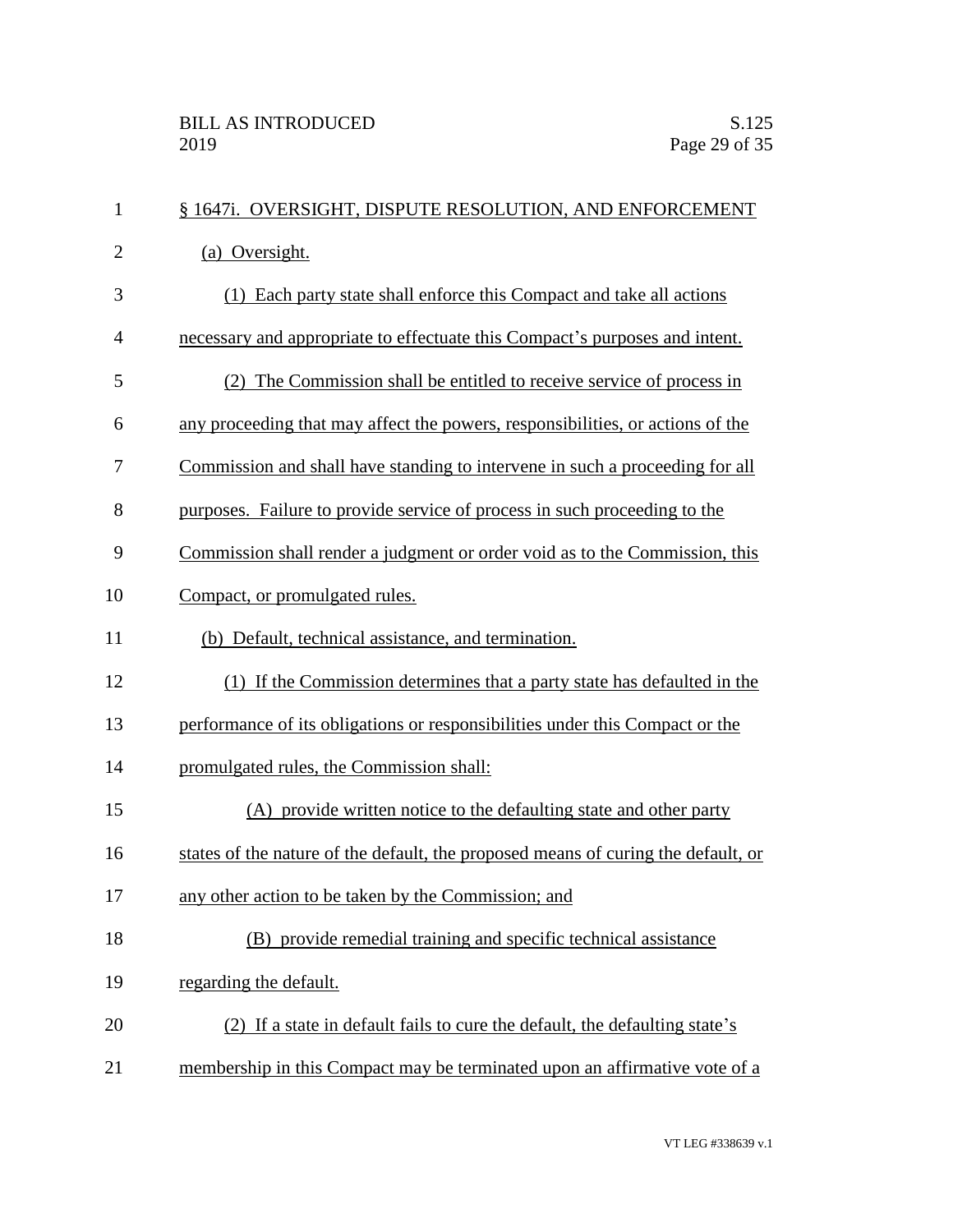| $\mathbf{1}$   | majority of the administrators, and all rights, privileges, and benefits conferred |
|----------------|------------------------------------------------------------------------------------|
| $\overline{2}$ | by this Compact may be terminated on the effective date of termination. A          |
| 3              | cure of the default does not relieve the offending state of obligations or         |
| $\overline{4}$ | liabilities incurred during the period of default.                                 |
| 5              | (3) Termination of membership in this Compact shall be imposed only                |
| 6              | after all other means of securing compliance have been exhausted. Notice of        |
| 7              | intent to suspend or terminate shall be given by the Commission to the             |
| 8              | governor of the defaulting state and to the executive officer of the defaulting    |
| 9              | state's licensing board and each of the party states.                              |
| 10             | (4) A state whose membership in this Compact has been terminated is                |
| 11             | responsible for all assessments, obligations, and liabilities incurred through the |
| 12             | effective date of termination, including obligations that extend beyond the        |
| 13             | effective date of termination.                                                     |
| 14             | (5) The Commission shall not bear any costs related to a state that is             |
| 15             | found to be in default or whose membership in this Compact has been                |
| 16             | terminated unless agreed upon in writing between the Commission and the            |
| 17             | defaulting state.                                                                  |
| 18             | The defaulting state may appeal the action of the Commission by<br>(6)             |
| 19             | petitioning the U.S. District Court for the District of Columbia or the federal    |
| 20             | district in which the Commission has its principal offices. The prevailing party   |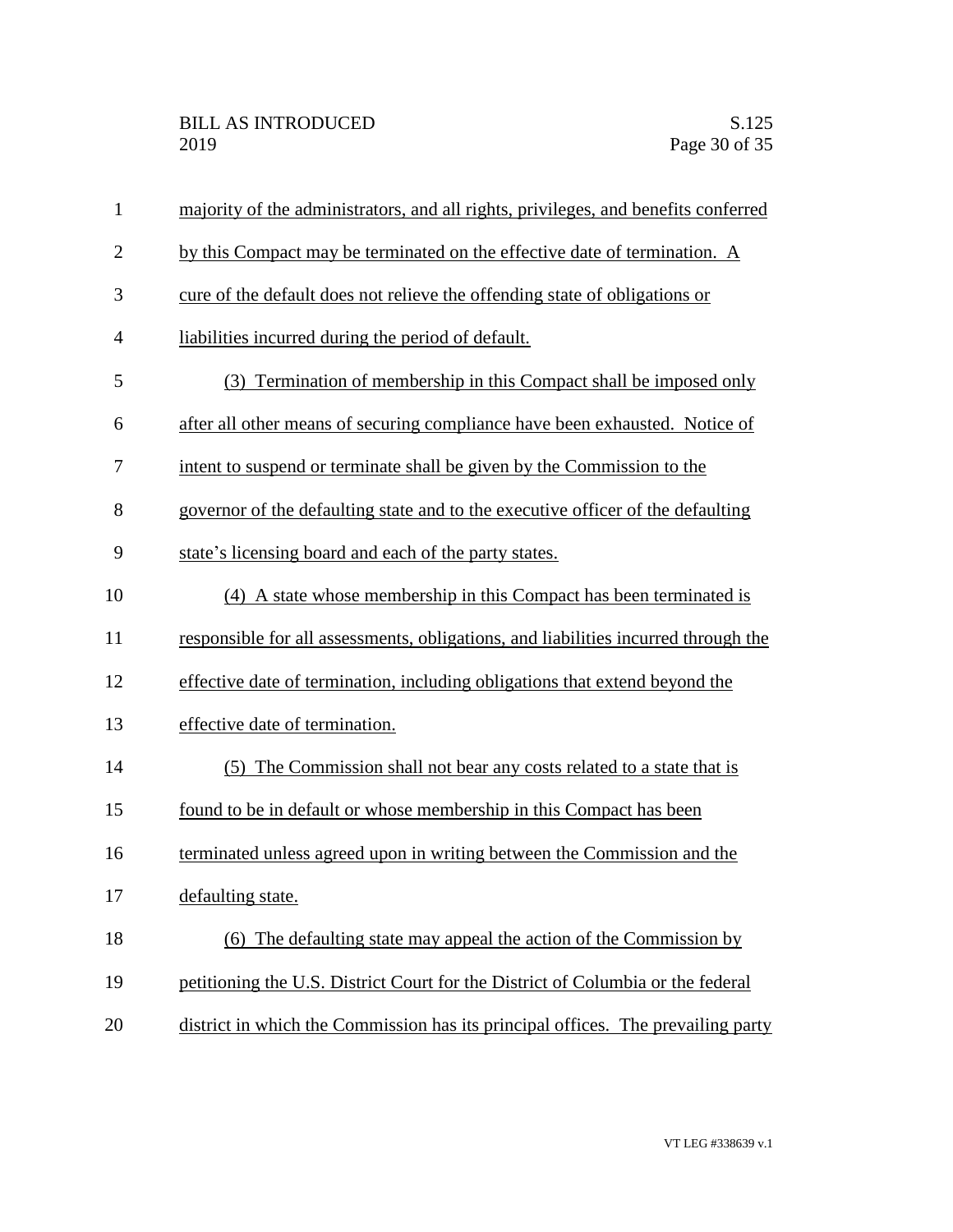| $\mathbf{1}$   | shall be awarded all costs of such litigation, including reasonable           |
|----------------|-------------------------------------------------------------------------------|
| $\overline{2}$ | attorney's fees.                                                              |
| 3              | (c) Dispute resolution.                                                       |
| $\overline{4}$ | (1) Upon request by a party state, the Commission shall attempt to            |
| 5              | resolve disputes related to the Compact that arise among party states and     |
| 6              | between party and non-party states.                                           |
| 7              | (2) The Commission shall promulgate a rule providing for both                 |
| 8              | mediation and binding dispute resolution for disputes, as appropriate.        |
| 9              | (3) In the event the Commission cannot resolve disputes among party           |
| 10             | states arising under this Compact:                                            |
| 11             | (A) The party states may submit the issues in dispute to an arbitration       |
| 12             | panel, which will be composed of individuals appointed by the Compact         |
| 13             | administrator in each of the affected party states and an individual mutually |
| 14             | agreed upon by the Compact administrators of all the party states involved in |
| 15             | the dispute.                                                                  |
| 16             | (B) The decision of a majority of the arbitrators shall be final and          |
| 17             | binding.                                                                      |
| 18             | (d) Enforcement.                                                              |
| 19             | (1) The Commission, in the reasonable exercise of its discretion, shall       |
| 20             | enforce the provisions and rules of this Compact.                             |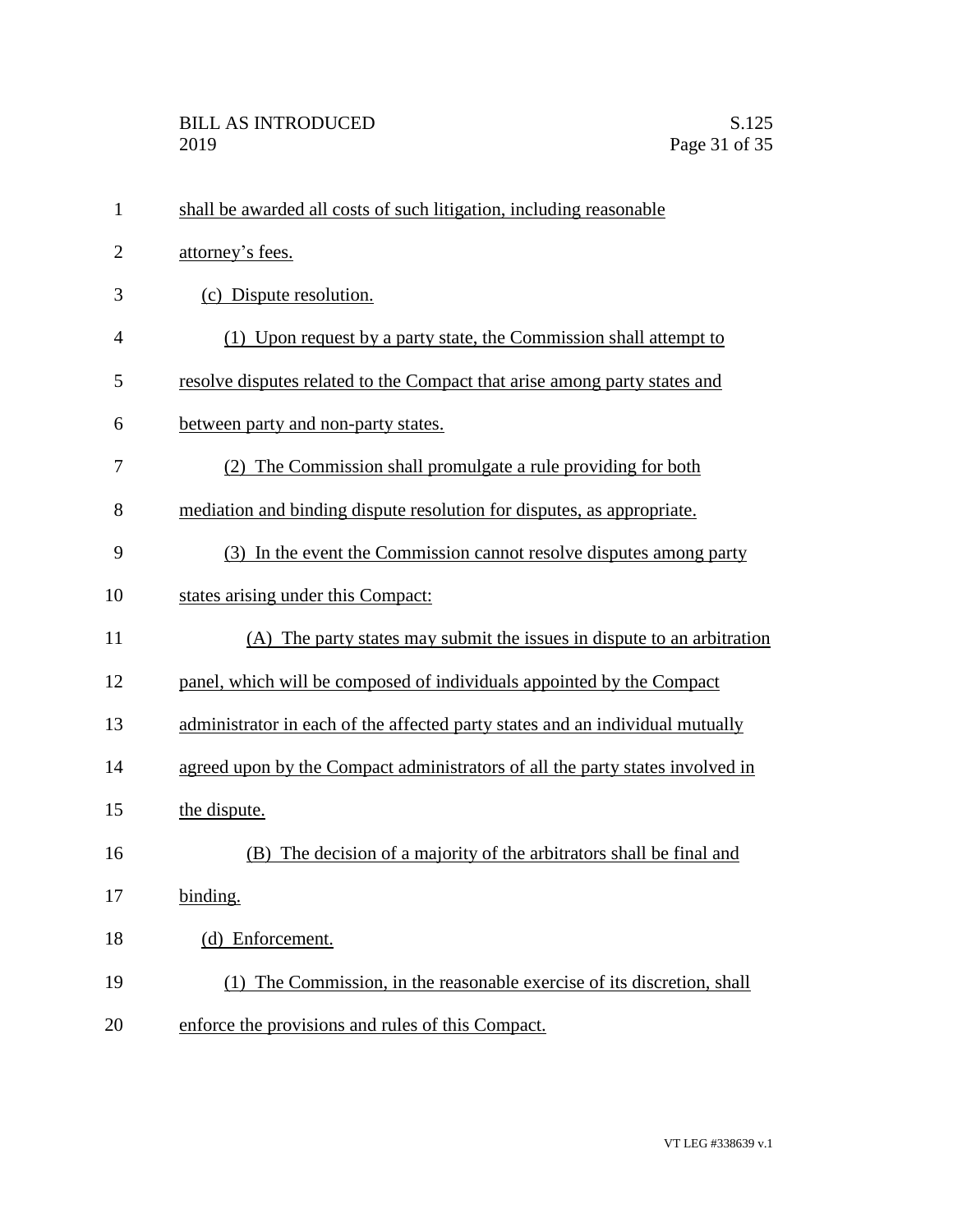| $\mathbf{1}$   | (2) By majority vote, the Commission may initiate legal action in the             |
|----------------|-----------------------------------------------------------------------------------|
| $\overline{2}$ | U.S. District Court for the District of Columbia or the federal district in which |
| 3              | the Commission has its principal offices against a party state that is in default |
| 4              | to enforce compliance with the provisions of this Compact and its promulgated     |
| 5              | rules and bylaws. The relief sought may include both injunctive relief and        |
| 6              | damages. In the event judicial enforcement is necessary, the prevailing party     |
| 7              | shall be awarded all costs of such litigation, including reasonable               |
| 8              | attorney's fees.                                                                  |
| 9              | (3) The remedies herein shall not be the exclusive remedies of the                |
| 10             | Commission. The Commission may pursue any other remedies available under          |
| 11             | federal or state law.                                                             |
| 12             | § 1647j. EFFECTIVE DATE, WITHDRAWAL, AND AMENDMENT                                |
| 13             | (a) This Compact shall become effective and binding on the earlier of the         |
| 14             | date of legislative enactment of this Compact into law by no fewer than           |
| 15             | 26 states or December 31, 2018. All party states to this Compact that also        |
| 16             | were parties to the prior Nurse Licensure Compact superseded by this Compact      |
| 17             | ("Prior Compact"), shall be deemed to have withdrawn from the Prior               |
| 18             | Compact within six months after the effective date of this Compact.               |
| 19             | (b) Each party state to this Compact shall continue to recognize a nurse's        |
| 20             | multistate licensure privilege to practice in that party state issued under the   |
| 21             | Prior Compact until such party state has withdrawn from the Prior Compact.        |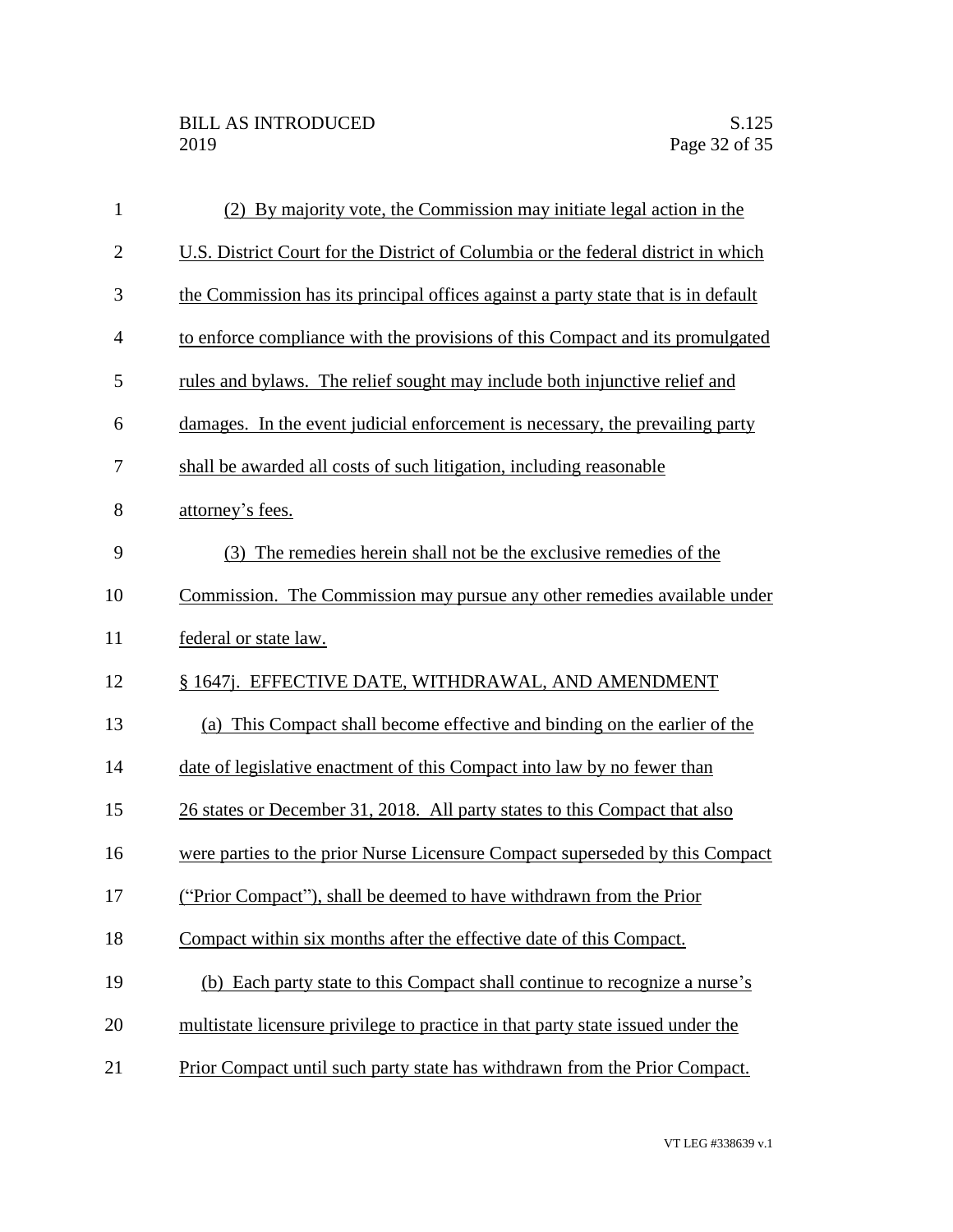| $\mathbf{1}$ | (c) Any party state may withdraw from this Compact by enacting a statute         |
|--------------|----------------------------------------------------------------------------------|
| $\mathbf{2}$ | repealing the same. A party state's withdrawal shall not take effect until six   |
| 3            | months after enactment of the repealing statute.                                 |
| 4            | (d) A party state's withdrawal or termination shall not affect the continuing    |
| 5            | requirement of the withdrawing or terminated state's licensing board to report   |
| 6            | adverse actions and significant investigations occurring prior to the effective  |
| 7            | date of such withdrawal or termination.                                          |
| 8            | (e) Nothing contained in this Compact shall be construed to invalidate or        |
| 9            | prevent any nurse licensure agreement or other cooperative arrangement           |
| 10           | between a party state and a non-party state that is made in accordance with the  |
| 11           | other provisions of this Compact.                                                |
| 12           | (f) This Compact may be amended by the party states. No amendment to             |
| 13           | this Compact shall become effective and binding upon the party states unless     |
| 14           | and until it is enacted into the laws of all party states.                       |
| 15           | (g) Representatives of non-party states to this Compact shall be invited to      |
| 16           | participate in the activities of the Commission, on a nonvoting basis, prior to  |
| 17           | the adoption of this Compact by all states.                                      |
| 18           | § 1647k. CONSTRUCTION AND SEVERABILITY                                           |
| 19           | This Compact shall be liberally construed so as to effectuate the purposes       |
| 20           | thereof. The provisions of this Compact shall be severable, and if any phrase,   |
| 21           | clause, sentence, or provision of this Compact is declared to be contrary to the |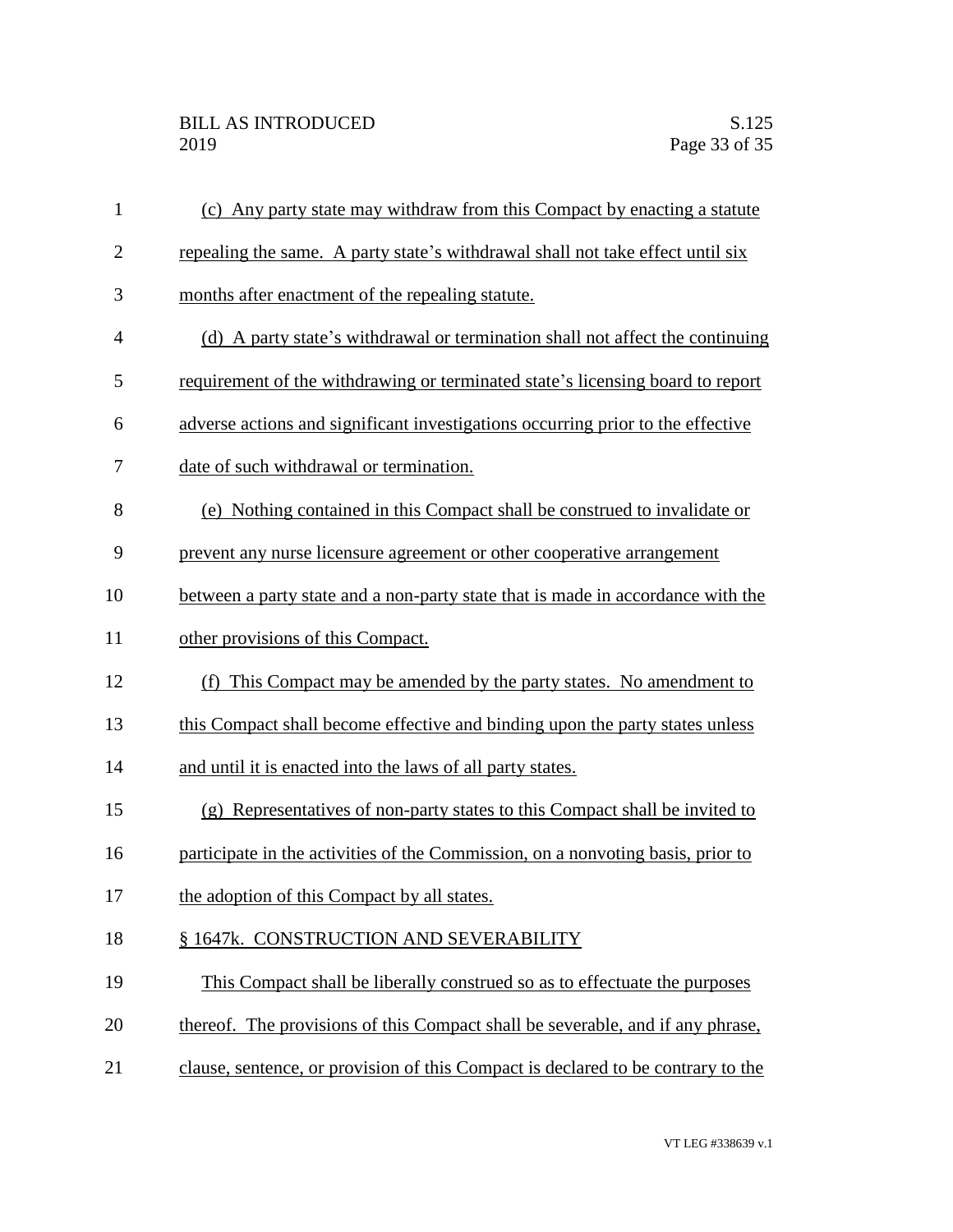| $\mathbf{1}$   | constitution of any party state or of the United States, or if the applicability  |
|----------------|-----------------------------------------------------------------------------------|
| $\overline{2}$ | thereof to any government, agency, person, or circumstance is held invalid, the   |
| 3              | validity of the remainder of this Compact and the applicability thereof to any    |
| 4              | government, agency, person, or circumstance shall not be affected thereby. If     |
| 5              | this Compact shall be held to be contrary to the constitution of any party state, |
| 6              | this Compact shall remain in full force and effect as to the remaining party      |
| 7              | states and in full force and effect as to the party state affected as to all      |
| 8              | severable matters.                                                                |
| 9              | § 1648. ADMINISTRATION OF THE NURSE LICENSURE COMPACT                             |
| 10             | The Vermont State Board of Nursing shall have the power to:<br>(a)                |
| 11             | (1) oversee the administration and enforcement of the Nurse Licensure             |
| 12             | Compact within the State;                                                         |
| 13             | (2) recover from a nurse practicing under the provisions of the Nurse             |
| 14             | Licensure Compact the cost of investigation and disposition of a case resulting   |
| 15             | in adverse action taken against that nurse;                                       |
| 16             | (3) establish fees to offset the costs associated with administering this         |
| 17             | subchapter; and                                                                   |
| 18             | (4) conduct a background check, prior to issuing a multistate license             |
| 19             | under the provisions of the Nurse Licensure Compact, that includes a              |
| 20             | fingerprint-based check of State and federal criminal history databases, as       |
| 21             | authorized by 28 C.F.R. § 20.33.                                                  |